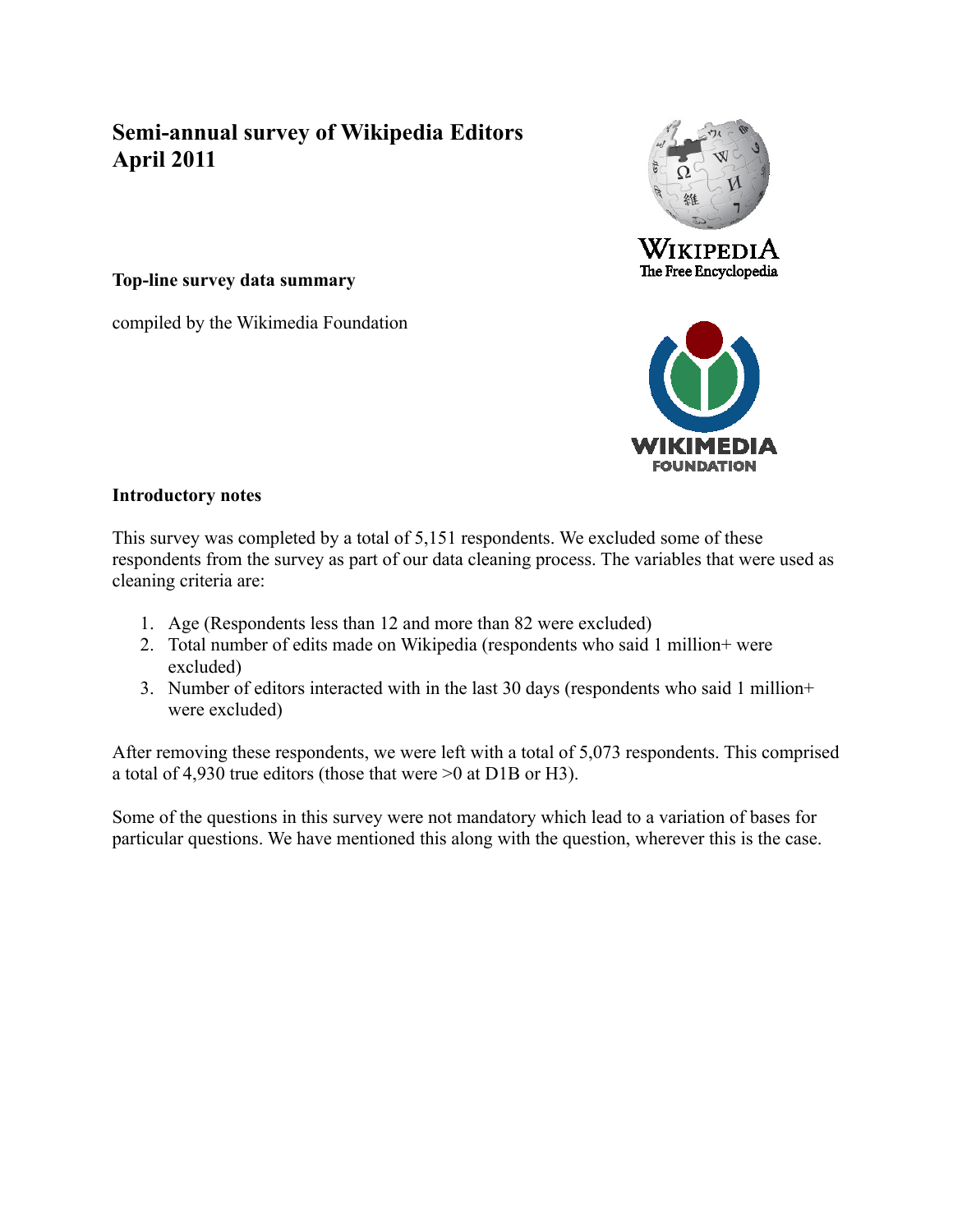# **D1b. Since you started editing Wikipedia, approximately how many edits have you made?**

**(Please don't include changes made using bots.)**

Base: All respondents (5,073)

3% 0 19 1-50

- $\frac{0}{0}$ 18 51-500  $\frac{0}{0}$ 16 501-2,000
- $\frac{0}{0}$ 24 2,001-10,000
- $\frac{0}{0}$
- 20 More than
- % 10,000

Average: 8,537

# **D2. How old are you?**

Base: All editors (4,930)

13  $\frac{0}{0}$ 12-17 14  $\frac{0}{0}$ 18-21 26 22-29  $\frac{0}{0}$ 19 30-39  $\frac{0}{0}$ 28 % more 40 or

Average: 32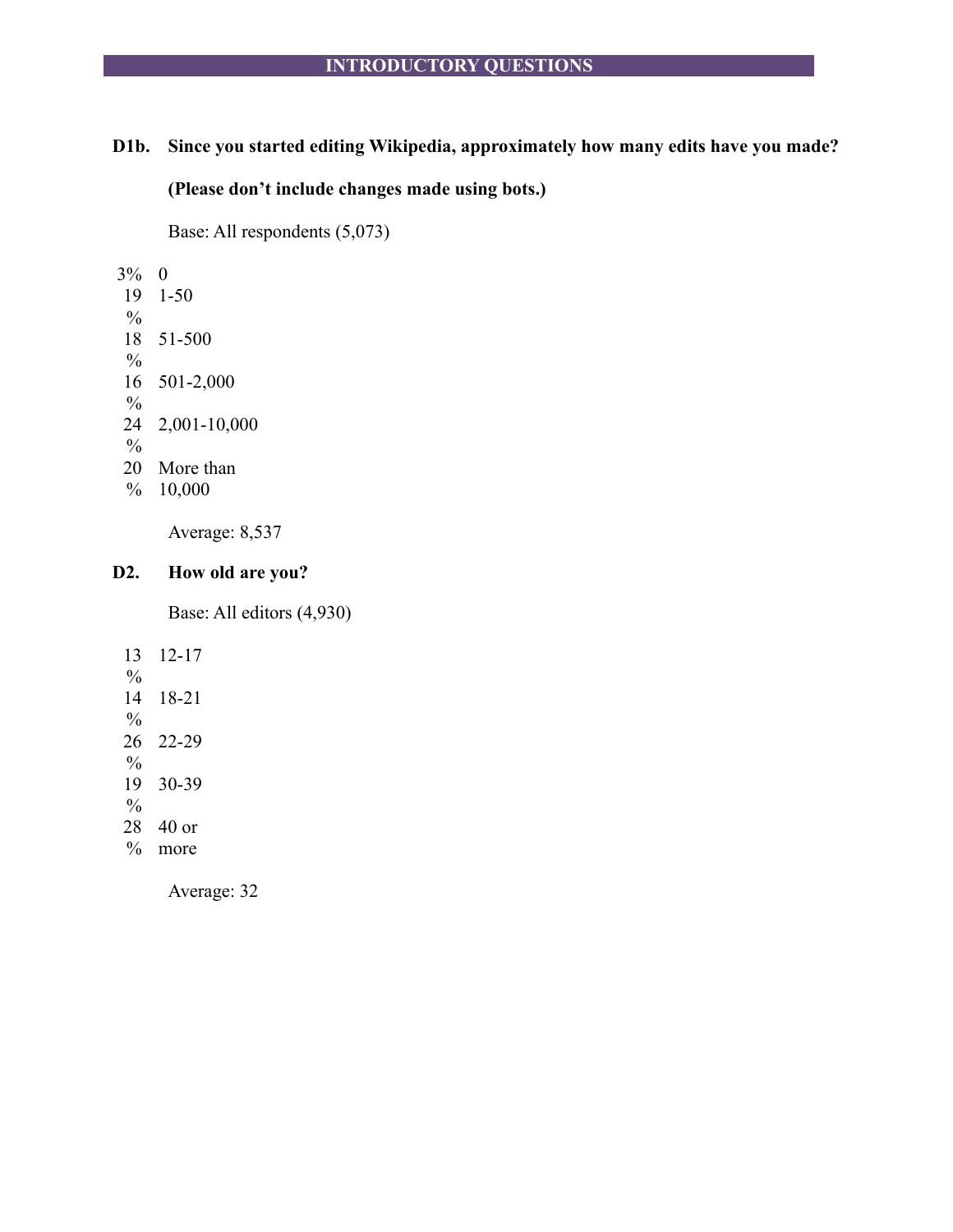# **D3a. What is the highest level of education you have completed?**

Base: All respondents (5,073)

- 9% Primary education (elementary, primary, middle school or junior high school, etc.)
- 30 Secondary education (high school, A-levels, apprenticeship, etc.)
- $\frac{0}{0}$
- 35 Tertiary education undergraduate (diploma, associate's degree, bachelor's
- $\%$ degree)
- 18 Graduate education (master's)
- $\%$
- 8% Graduate education (doctorate)

# **D3b. Are you currently enrolled in school or university?**

Base: All respondents (5,073)

43 Ye

 $% s$ 

57 No

 $\frac{0}{0}$ 

# **D4. Are you employed?**

Base: All respondents (5,073)

- 43 Yes, I am working full-time
- $\frac{0}{0}$
- 15 Yes, I am working part-time
- $\frac{0}{0}$
- 42 No, I am not currently
- $\%$ employed

# **D5a. Are you married, do you have a partner, or are you single? (Not Mandatory)**

Base: All respondents (4,528)

- 28 I am married
- $\%$
- 17 I have a partner, but I am not
- % married
- 55 I am single

 $\frac{0}{0}$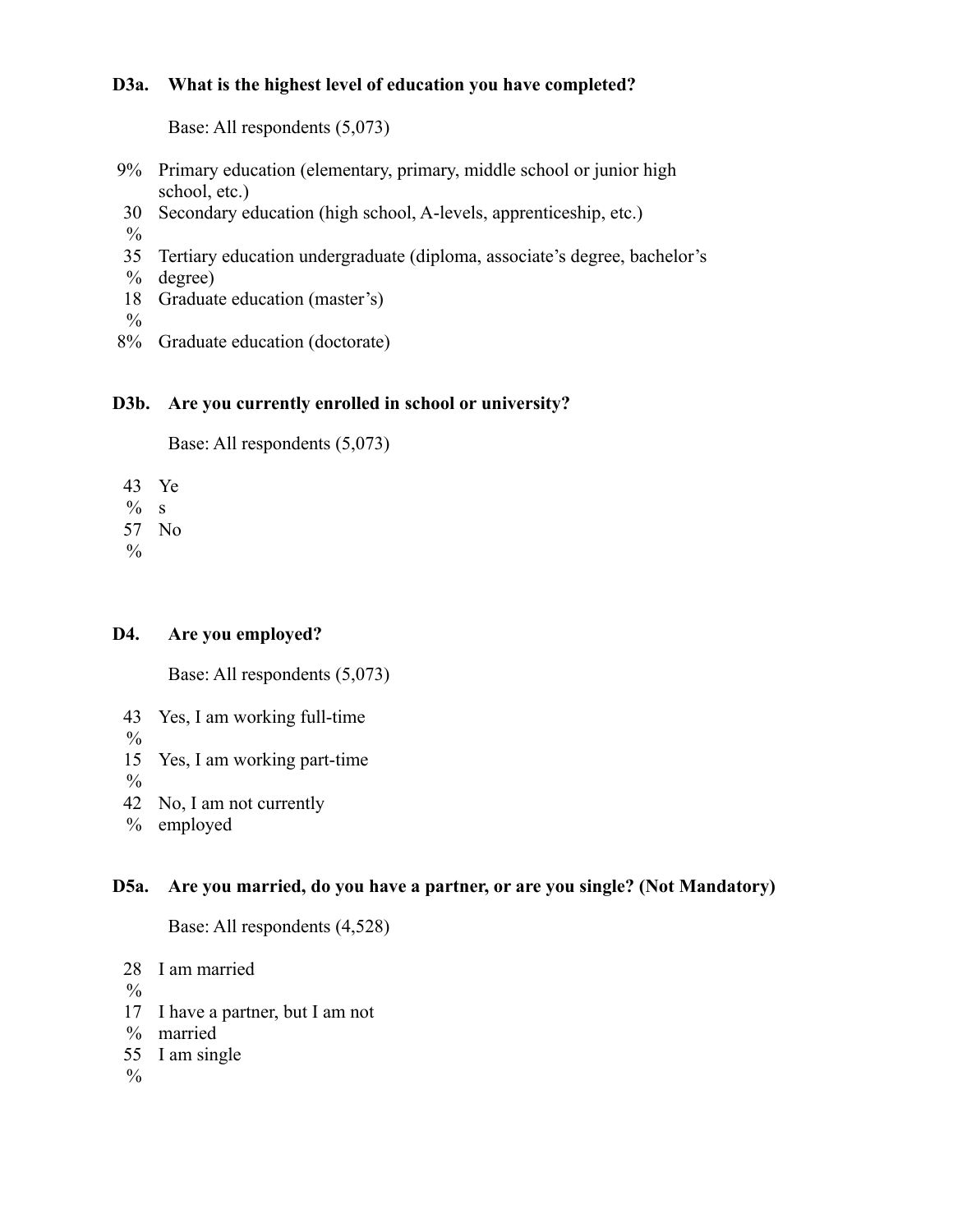# **D5b. Do you have children? (Not Mandatory)**

Base: All respondents (4,672)

- 24 Yes, I have children
- $\frac{0}{0}$
- 76 No, I don't have
- % children

## **D7b. In which country do you live?**

Base: All respondents (5,073)

- 20 United States (us)  $\frac{0}{0}$ 12 Deutschland (de)  $\frac{0}{0}$ 7% Россия (ru) 6% United Kingdom  $(gb/uk)$ 4% France (fr) 4% Italia (it)
- 3% España (es)
- 3% Polska (pl)
- 3% Canada (ca)
- 3% India (in)

*Showing top 10 | Values greater than 2%*

# **D8. Is there a Wikimedia chapter in that country?**

```
Base: All respondents (5,073)
```
48 Yes

- $\frac{0}{0}$
- 5% No
- 46 I don't
- % know

# **D8a. Are you a member of the local Wikimedia Chapter?**

Base: 48% who said 'Yes' to D8 (2,450)

- 18 Ye
- $\%$ s
- 82 No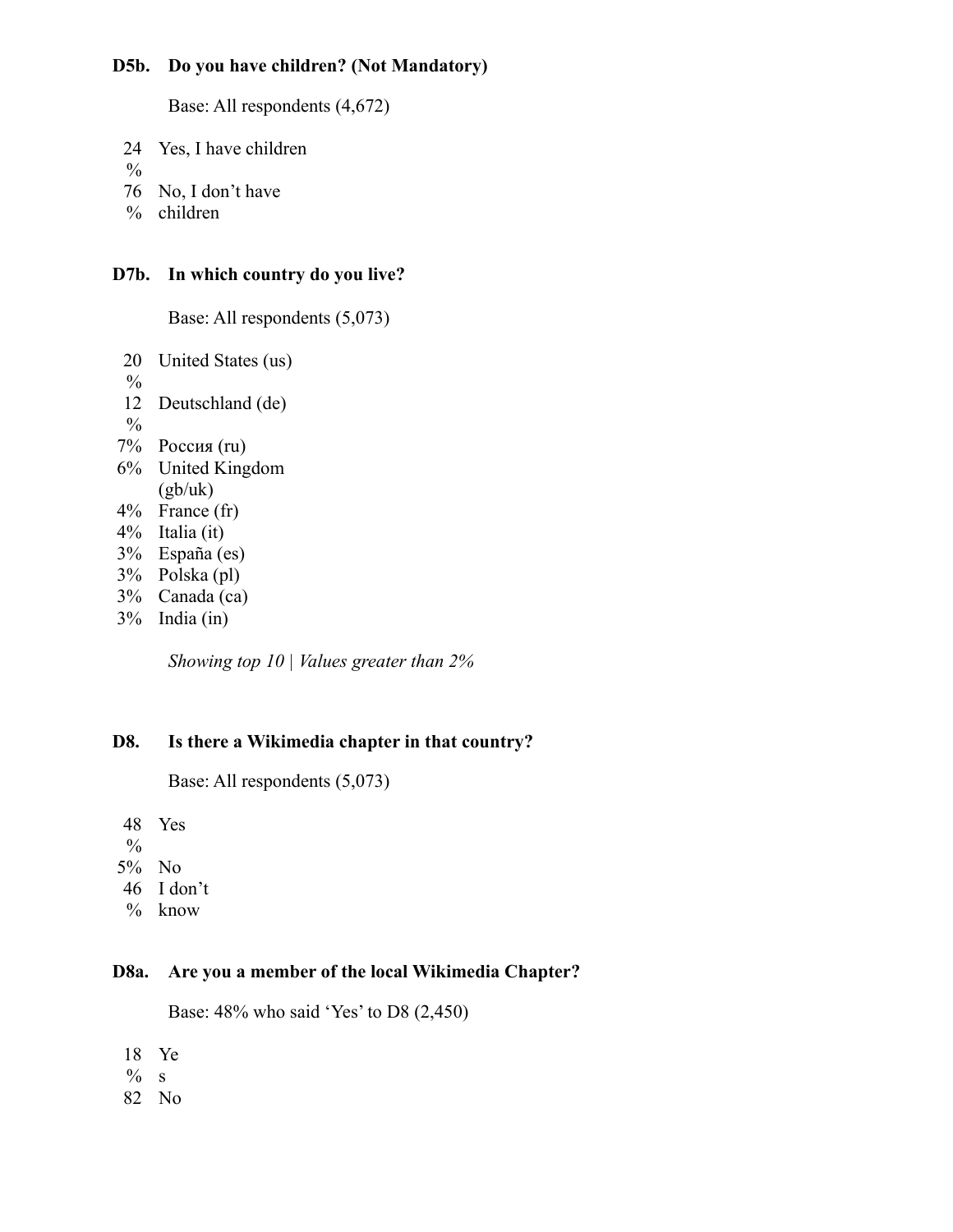# **D9. What is/are your primary language(s)? Please choose all that apply.**

```
Base: All respondents (5,073)
```

```
52
 % English (en)
18
 % Deutsch (de)
10
 % Русский (ru)
10
 % Español (es)
9% Français (fr)
5% Italiano (it)
4% Polski (pl)
3% Português (pt)
    中文(简体)□ (zh-
```

```
3%
hans)
```
*Showing top 9 | Values greater than 2%*

# **D10. What is your gender?**

Base: All editors (4,930)

- 91 Male
- $\frac{0}{0}$
- 9% Female
- 1% Transsexual / Transgender

# **D11. In a typical day, how much time do you spend on your computer? (Not Mandatory)**

```
Base: All respondents (4,983)
```

```
22
% 10 and more hours
16
% 9-8 hours
18
% 7-6 hours
22
\% 5-4 hours
17
\% 3-2 hours
4% About an hour
0% Less than an hour
```
 $\frac{0}{0}$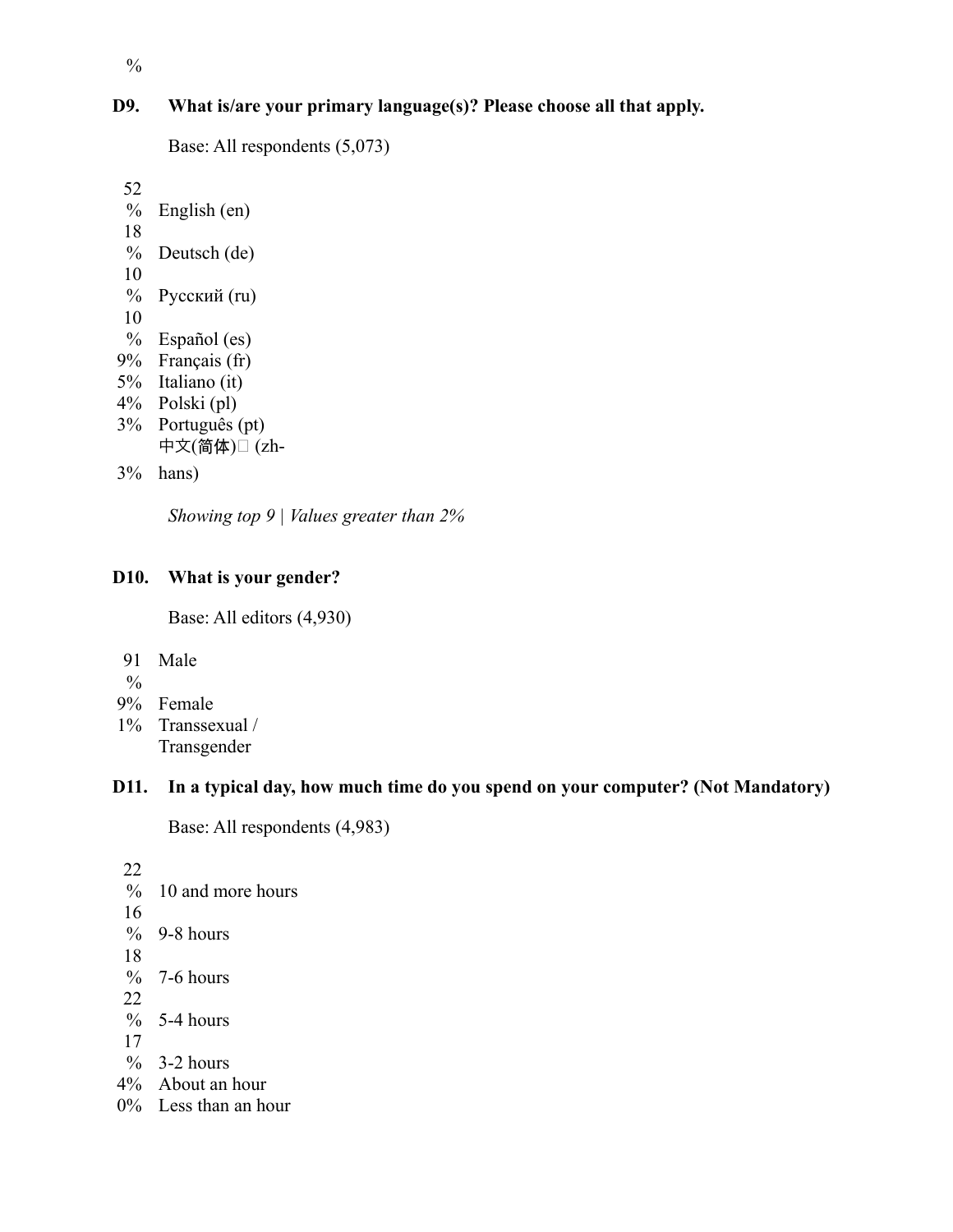1% Don't use my computer daily

# **D12. We are interested in learning about your proficiency with computers and computer applications. Below is a list of proficiency levels. Please choose one that describes you the best. (Not Mandatory)**

Base: All respondents (4,996)

- 1% I am not very comfortable using a computer.
- I use my computer to read email, browse the Internet and use word
- 7% processors.
- 56 I can download and set up files and applications on my computer.
- $\%$
- 36 I can program and create my own applications.
- $\frac{0}{0}$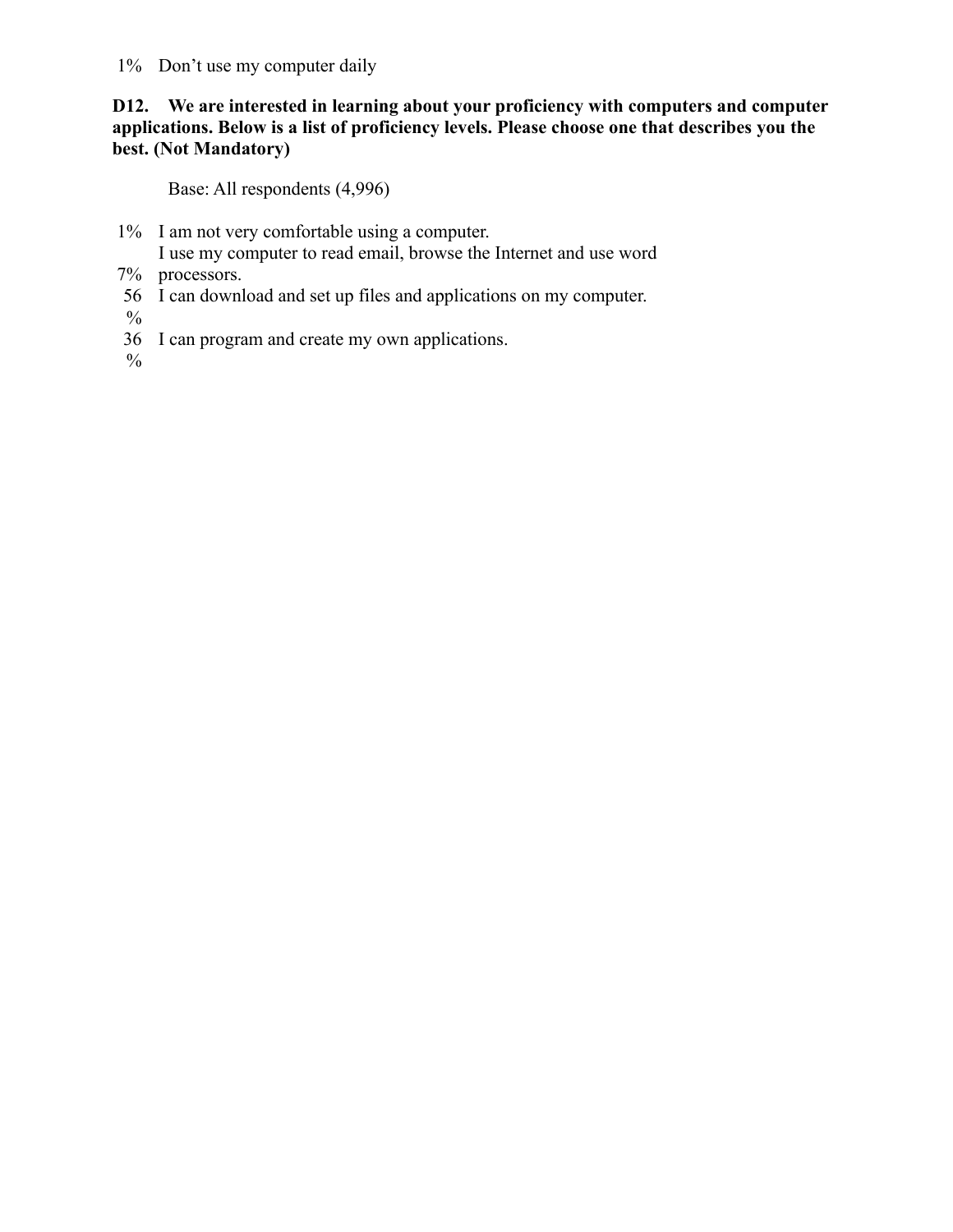## **SECTION I: PARTICIPATION AND CONTRIBUTION**

The next few questions are about your participation in Wikipedia.

# **Q1a. Which language versions of Wikipedia do you CONTRIBUTE to? Please choose all that apply.**

Base: All editors (4,930)

| 76            | English (en)    |
|---------------|-----------------|
| $\frac{0}{0}$ |                 |
| 20            | Deutsch (de)    |
| $\frac{0}{0}$ |                 |
| 13            | Français (fr)   |
| $\frac{0}{0}$ |                 |
| 12            | Español (es)    |
| $\frac{0}{0}$ |                 |
| 11            | Русский (ru)    |
| $\frac{0}{0}$ |                 |
| $6\%$         | Italiano (it)   |
| 5%            | Polski (pl)     |
| $4\%$         | Português (pt)  |
| $4\%$         | Simple English  |
|               | (simple)        |
| 3%            | Nederlands (nl) |
| 3%            | Українська (uk) |
|               |                 |

 $3\%$  中文(简体) (zh-hans)

*Showing top 12 | Values greater than 2%*

# **Q1b. Which language version of Wikipedia do you PRIMARILY CONTRIBUTE to? Please choose ONE.**

Base: All editors (4,930)

- 40 English (en)
- $\frac{0}{0}$
- 13 Deutsch (de)
- $\frac{0}{0}$
- 9% Русский (ru)
- 6% Español (es)
- 5% Français (fr)
- 4% Italiano (it)
- 3% Polski (pl)
- 2% Português (pt)
- 2% 中文(简体) (zh-

hans)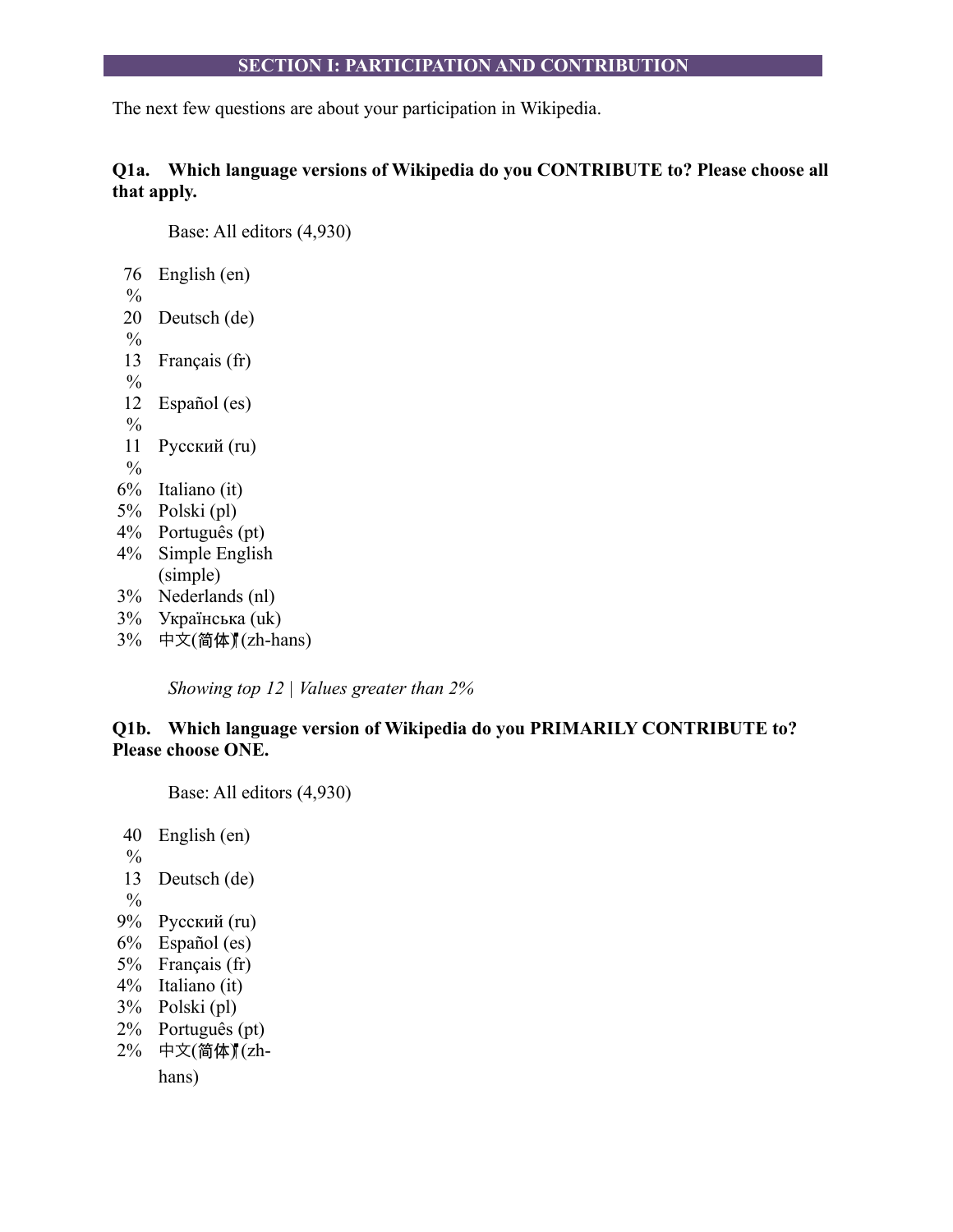### **Q2a. Which language versions of Wikipedia do you READ? Please choose all that apply.**

```
Base: All respondents (5,073)
```

```
93
 \frac{0}{0}English (en)
 30
Deutsch (de)
 \frac{0}{0}23
 \frac{0}{0}Français (fr)
 20
Español (es)
 \frac{0}{0}15
Русский (ru)
 \frac{0}{0}12
Italiano (it)
 \frac{0}{0}6% Polski (pl)
6% Português (pt)
5% Nederlands (nl)
5% Simple English
      (simple)
4% Українська (uk)
4% Svenska (sv)
```
*Showing top 12 | Values greater than 3%*

# **Q2b. Which language version of Wikipedia do you PRIMARILY READ? Please choose ONE.**

Base: All respondents (5,073)

```
49
 \frac{0}{0}English (en)
 12
Deutsch (de)
 \frac{0}{0}8% Русский (ru)
6% Español (es)
4% Français (fr)
3% Italiano (it)
3% Polski (pl)
2% Português (pt)
2% 中文(简体) (zh-
     hans)
```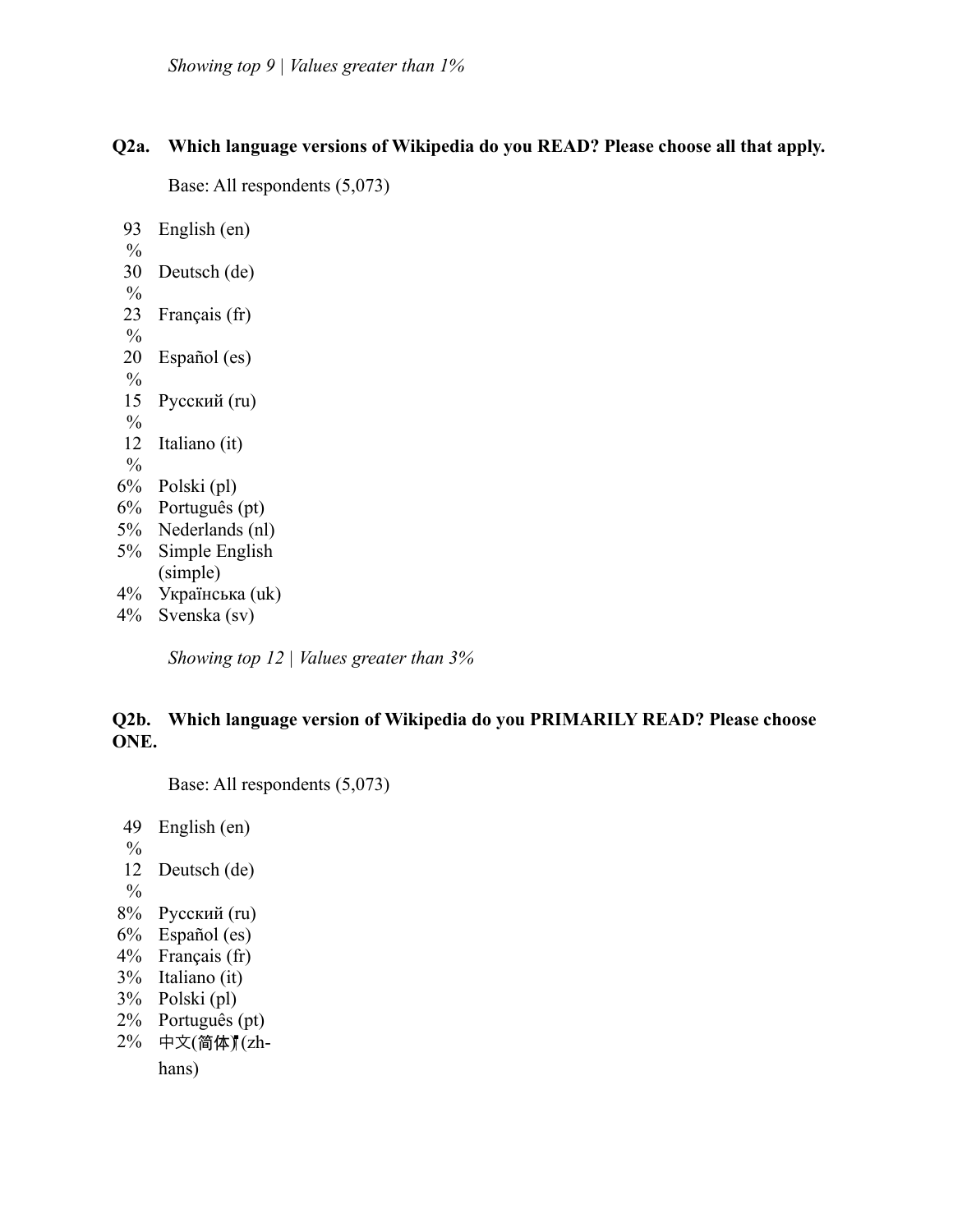*Showing top 9 | Values greater than 1%*

# **Q3. What is your user access level? Please choose all that apply.**

Base: All respondents (5,073)

- 93 Registered user (basic account, with or without rollbacker, reviewer
- $\%$ status, etc.)
- 11 Administrator
- $\frac{0}{0}$
- 2% Bureaucrat
- 2% Checkuser
- 1% Oversighter
- 0% Steward
- 2% Unregistered user (no account)

# **Q4a. We are interested in finding out more about your recent participation in Wikipedia and the Wikipedia community. For each activity, please indicate how often you have participated in the following activities in the last 30 days.**

|                                                                               | Very<br>often | Often | Sometimes | Seldo<br>$\underline{m}$ | Not at<br>all | <u>Average</u> |
|-------------------------------------------------------------------------------|---------------|-------|-----------|--------------------------|---------------|----------------|
| I edit existing articles                                                      | 36%           | 29%   | 23%       | 9%                       | 3%            | 3.87           |
| I research articles                                                           | 19%           | 23%   | 26%       | 17%                      | 16%           | 3.13           |
| I write new articles                                                          | 12%           | 16%   | 26%       | 23%                      | 23%           | 2.72           |
| I participate in discussions about articles                                   | 6%            | 16%   | 31%       | 26%                      | 21%           | 2.61           |
| I patrol for copyright violations,<br>vandalism or other problems             | 11%           | 12%   | 18%       | 20%                      | 38%           | 2.38           |
| I do translation work                                                         | 7%            | 9%    | 18%       | 21%                      | 45%           | 2.10           |
| I answer readers' questions and<br>complaints                                 | 4%            | 7%    | 16%       | 20%                      | 54%           | 1.86           |
| I do public outreach or advocacy outside<br>the Wikipedia community           | $4\%$         | 6%    | 11%       | 15%                      | 64%           | 1.69           |
| I develop or maintain policies, guidelines<br>and similar community processes | 2%            | 4%    | 10%       | 16%                      | 68%           | 1.57           |
| I resolve disputes among volunteers (e.g.<br>mediation, arbitration)          | $1\%$         | 2%    | 7%        | 16%                      | 74%           | 1.40           |
| I participate in chapter work                                                 | 2%            | 2%    | $4\%$     | 6%                       | 86%           | 1.28           |
| I organize or help events, workshops,<br>meet-ups, or annual Wikimania        | $1\%$         | $1\%$ | 3%        | 4%                       | 90%           | 1.19           |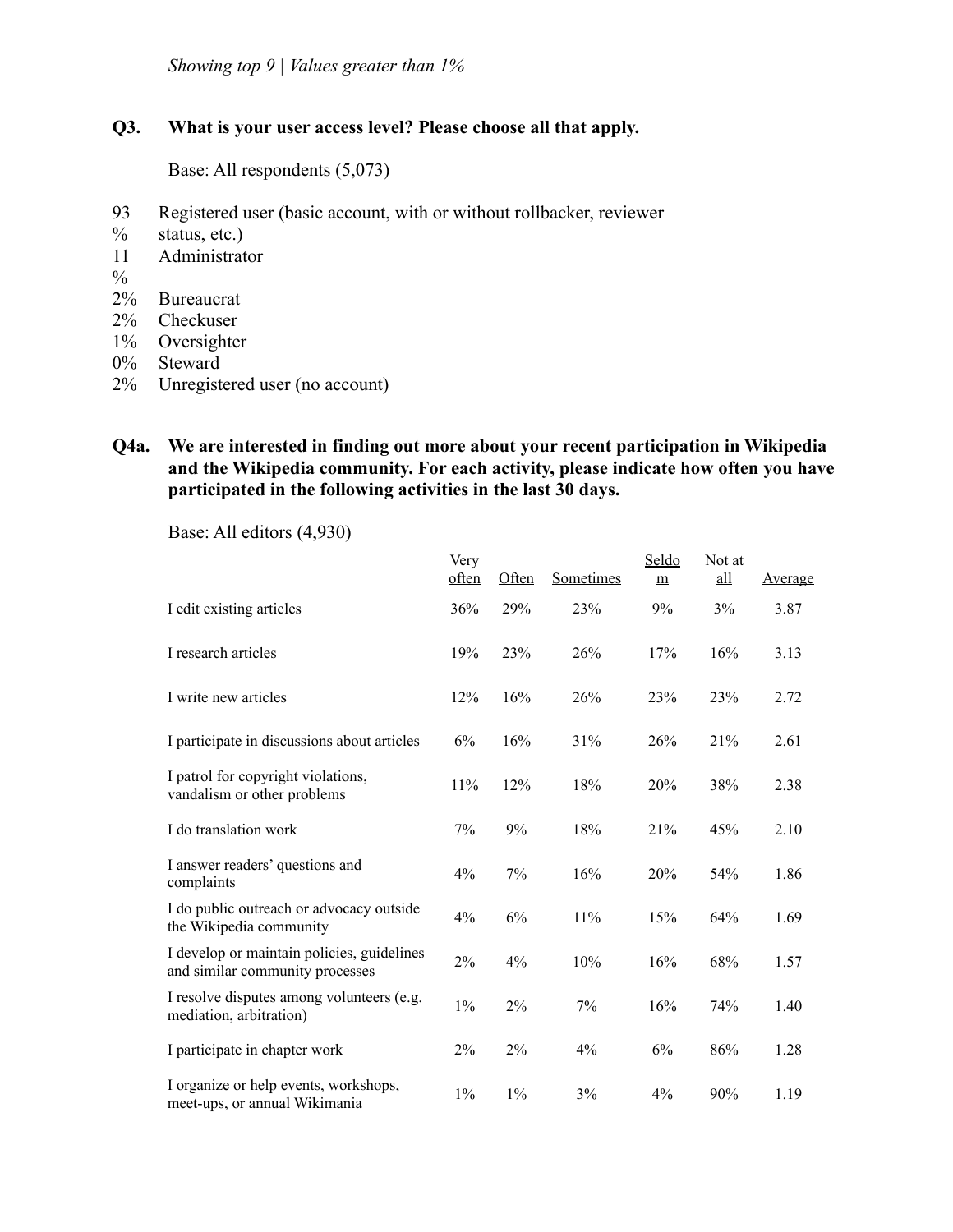conferences

| I do technical work such as maintaining |  | $1\%$ $1\%$ $1\%$ $1\%$ $3\%$ $93\%$ $1.14$ |  |  |
|-----------------------------------------|--|---------------------------------------------|--|--|
| servers or software                     |  |                                             |  |  |

### **Q4b. Below is a similar list of activities. Please indicate how often you have participated in the following activities in the last 30 days.**

Base: All editors (4,930)

|                                                                                                                            | Very<br>often | Often | Sometimes | Seldo<br>m | Not at<br>$all$ | Average |
|----------------------------------------------------------------------------------------------------------------------------|---------------|-------|-----------|------------|-----------------|---------|
| I upload or edit media, images, maps, etc.                                                                                 | 7%            | 10%   | 20%       | 23%        | 40%             | 2.20    |
| I participate in deletion processes such as<br>speedy deletion, proposed deletion and<br>articles for deletion discussion. | 7%            | 8%    | 15%       | 21%        | 49%             | 2.03    |
| I conduct quality review and assess<br>articles for featured-article selection.                                            | 3%            | $5\%$ | $11\%$    | 17%        | 65%             | 1.63    |
| I work on the help desk or do other work<br>to welcome new editors.                                                        | 3%            | $4\%$ | 10%       | 15%        | 69%             | 1.56    |

# **Q5a. Below is a list of reasons that some editors START contributing to Wikipedia. For which of the following reasons did you START contributing to Wikipedia? Please select as many as apply.**

Base: All editors (4,930)

- 69 I liked the idea of volunteering to share knowledge
- $\frac{0}{0}$
- 64 I saw an error and wanted to fix it
- $\%$

50 I knew a lot about a subject that was poorly covered

- $\frac{0}{0}$
- 29 I wanted to demonstrate my knowledge to a wider public or
- $\%$ community
- 28 I saw a red link or noticed an article was missing, so I wrote it
- $\frac{0}{0}$

27 I wanted to learn new skills

- $\frac{0}{0}$
- 12 I wanted to see whether anyone could edit
- $\frac{0}{0}$
- 10 I wanted to participate in a discussion on Wikipedia

 $\frac{0}{0}$ 

- 4% My friends, family or colleagues contribute to Wikipedia
- 2% I was assigned to edit for a school project or work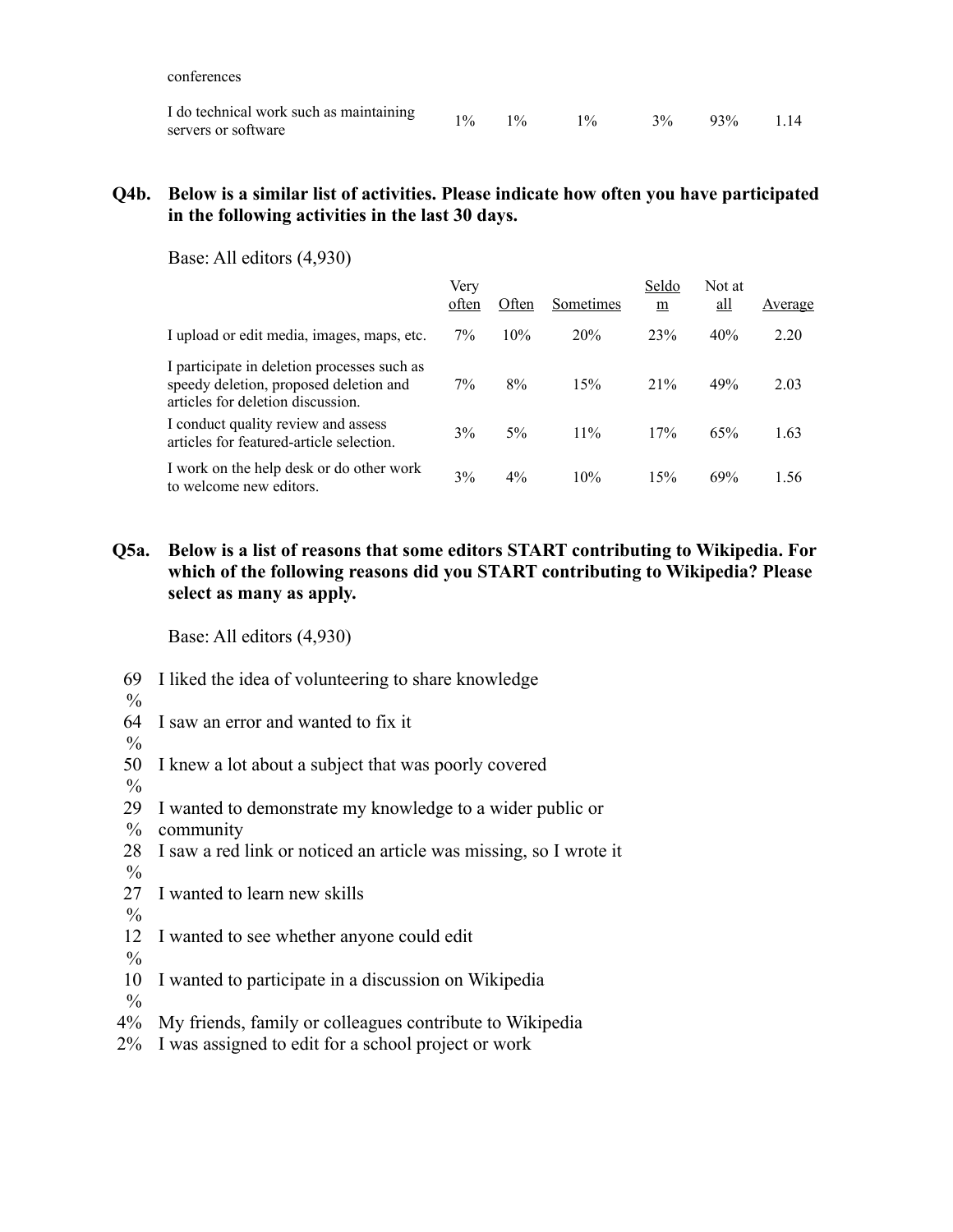# **Q5b. Below is a list of reasons why some editors CONTINUE to contribute to Wikipedia. For which of the following reasons do you CONTINUE to contribute to Wikipedia? Please select as many as apply.**

Base: All editors (4,930)

- 71 I like the idea of volunteering to share knowledge
- $\frac{0}{0}$
- 69 I believe that information should be freely available to everyone
- $\frac{0}{0}$ 63 I like to contribute to subject matters in which I have expertise
- $\frac{0}{0}$
- 60 It's fun
- $\frac{0}{0}$
- 59 I like Wikipedia's philosophy of openness and collaboration
- $\frac{0}{0}$
- 57 I keep finding or looking for mistakes

 $\frac{0}{0}$ 

53 I find articles that are incomplete or biased

 $\frac{0}{0}$ 

- 44 I want to popularize topics I care about
- $\frac{0}{0}$
- 29 I want to demonstrate my knowledge to a wider public or
- $\%$ community
- 18 I want to gain a reputation within the Wikipedia community

 $\frac{0}{0}$ 

7% I do it for professional reasons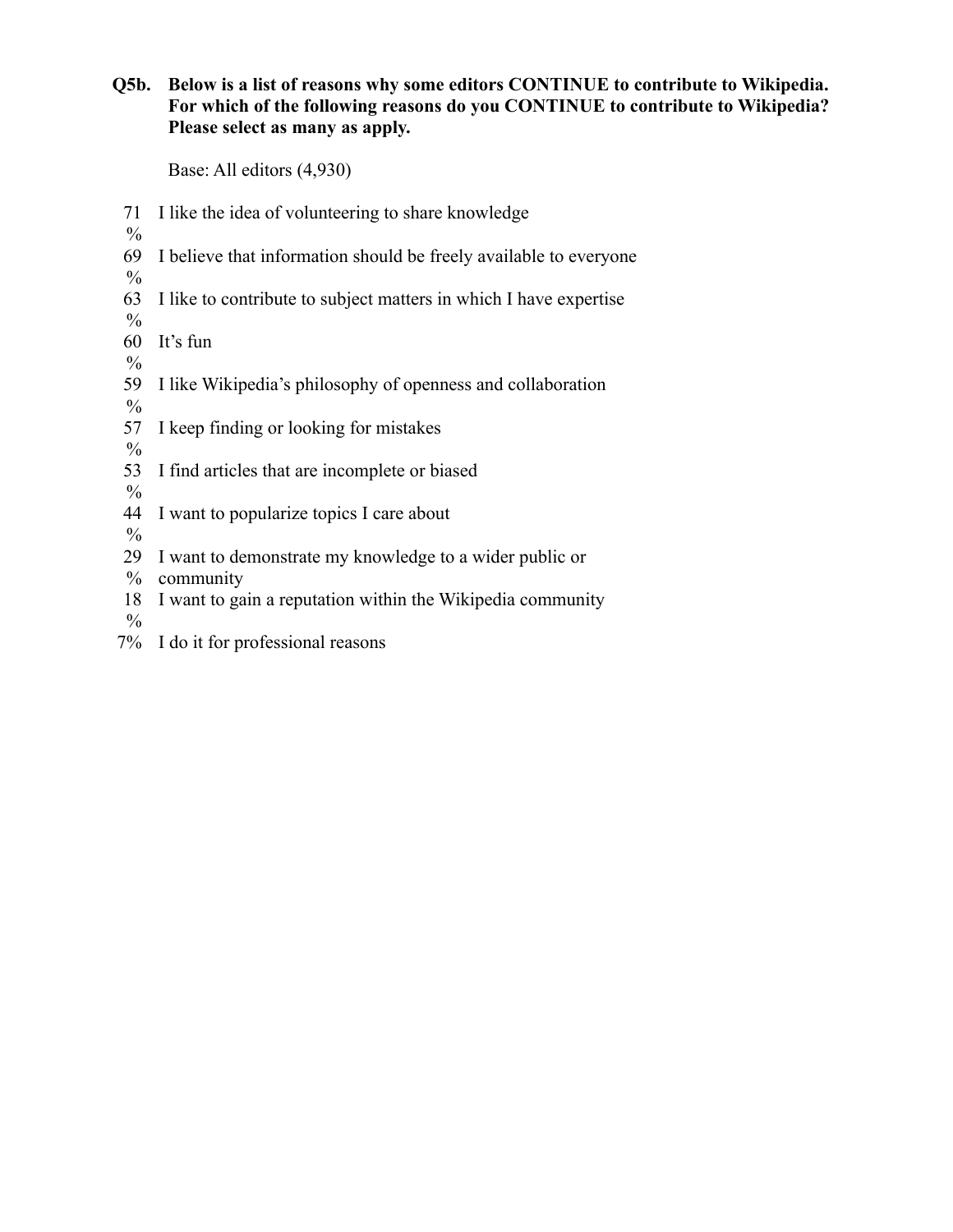## **Q6. Below is a list of tools available for editors. For each one, please tell us whether it makes it any difference when editing Wikipedia.**

|                                                       | <b>Not</b><br><u>Awar</u><br>$\mathbf e$ | Makes<br><u>it</u><br><b>Easier</b> | Makes No<br><b>Difference</b> | Makes<br>it<br><b>Harder</b> |
|-------------------------------------------------------|------------------------------------------|-------------------------------------|-------------------------------|------------------------------|
| Help pages                                            | 7%                                       | 74%                                 | 18%                           | $2\%$                        |
| Policies and guidelines                               | 8%                                       | 63%                                 | 19%                           | 10%                          |
| Editing interface                                     | 12%                                      | 61%                                 | 21%                           | 6%                           |
| Wiki markup or HTML-like language                     | 17%                                      | 56%                                 | 20%                           | 8%                           |
| Community forums and discussions                      | 11%                                      | 56%                                 | 27%                           | 6%                           |
| <b>Bots</b>                                           | 23%                                      | 47%                                 | 27%                           | 3%                           |
| User-scripts and gadgets                              | 32%                                      | 46%                                 | 20%                           | 2%                           |
| Automated tools such as Twinkle, Huggle,<br>AWB, etc. | 51%                                      | 27%                                 | 19%                           | 2%                           |

Base: All editors (4,930)

# **Q7c. If you were to become less active on Wikipedia in the NEXT SIX months, what do you believe would be the most likely reason? Please choose ONE.**

- 37 I think I will have less time
- $\frac{0}{0}$
- 21 I expect to spend more time on other offline activities
- $\frac{0}{0}$
- 7% I don't want to edit because of conflicts with other editors
- 6% I expect to spend more time on other online activities
- 6% The rules and guidelines for editing are becoming too complicated
- 4% I think I don't have enough expertise to contribute
- 3% It's a waste of my time since my edits will be reverted
- 3% I am happy to read, and I don't want to contribute
- 2% I don't want to spend my time editing
- 1% Other people are doing, so I don't want to do it
- 0% I don't want to edit the work of other editors
- 10 Others
- $\frac{0}{0}$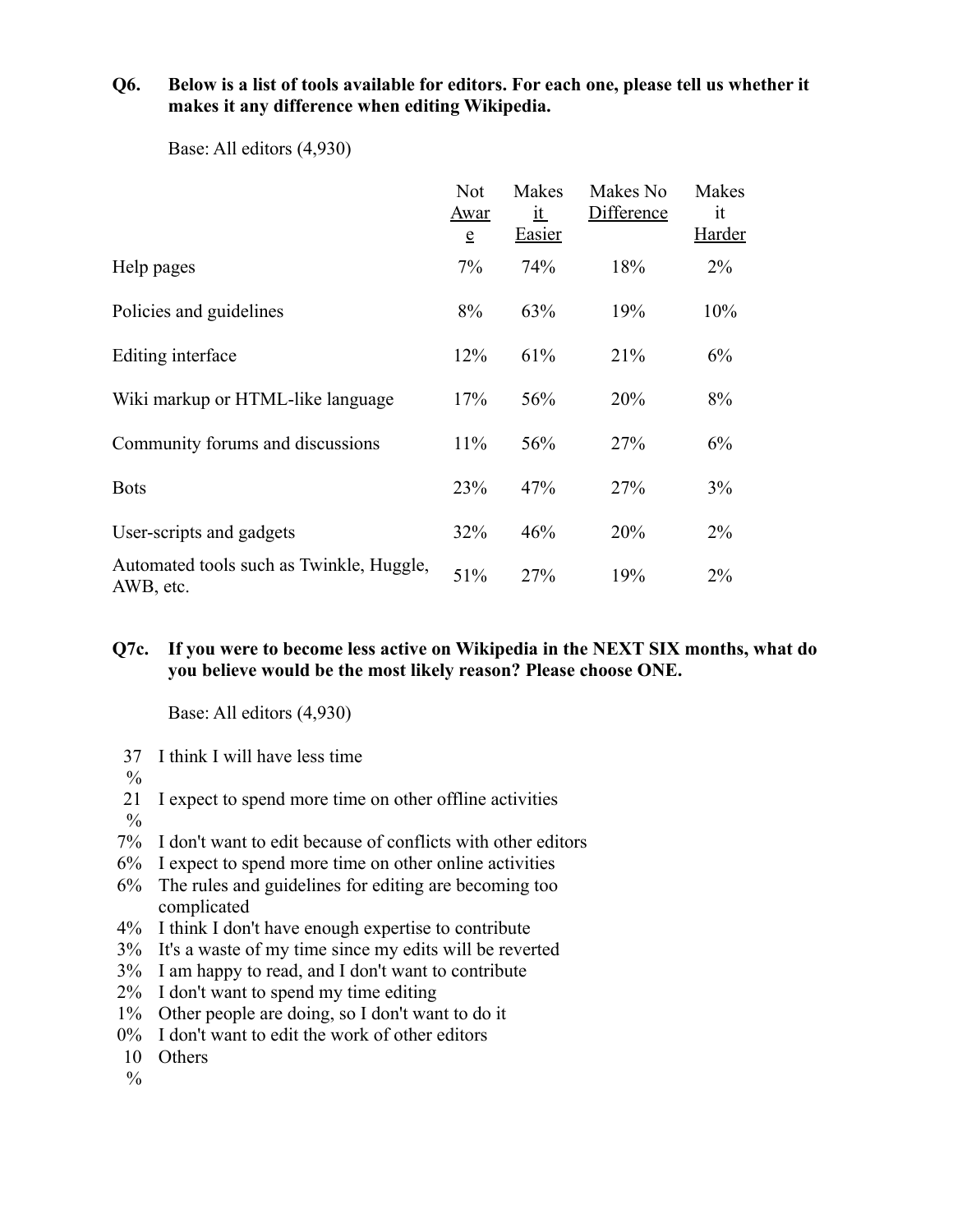# **SECTION II: TECHNOLOGY AND NETWORKING**

The next few questions are about your use of different types of technological devices and Internet websites.

# **Q8a. Below is a list of electronic devices some people own. Which of the following do you own?**

Base: All respondents (5,073)

- 84 A mobile or cellular phone
- $\frac{0}{0}$
- 76 A desktop computer
- $\frac{0}{0}$
- 74 A laptop computer or
- % netbook
- 45 An MP3 player such as an
- % iPod
- 8% A tablet device such as an iPad
- 0% None of the above

# **Q8b. Do you own a smart phone such as an iPhone, Android, or BlackBerry?**

Base: 84% who own 'a mobile or cellular phone' in Q8a (4,238)

- 38 Ye
- $\frac{0}{0}$ s
- 62 No
- $\%$

# **Q8c. Below is a similar list of electronic devices. Do you use any of these devices to EDIT Wikipedia. Please choose all that apply.**

Base: All respondents (5,073)

- 78 A desktop computer
- $\frac{0}{0}$
- 66 A laptop computer or
- $\frac{0}{0}$ netbook
- 7% A mobile or cellular phone
- 3% A tablet device such as an iPad
- 2% An MP3 player such as an iPod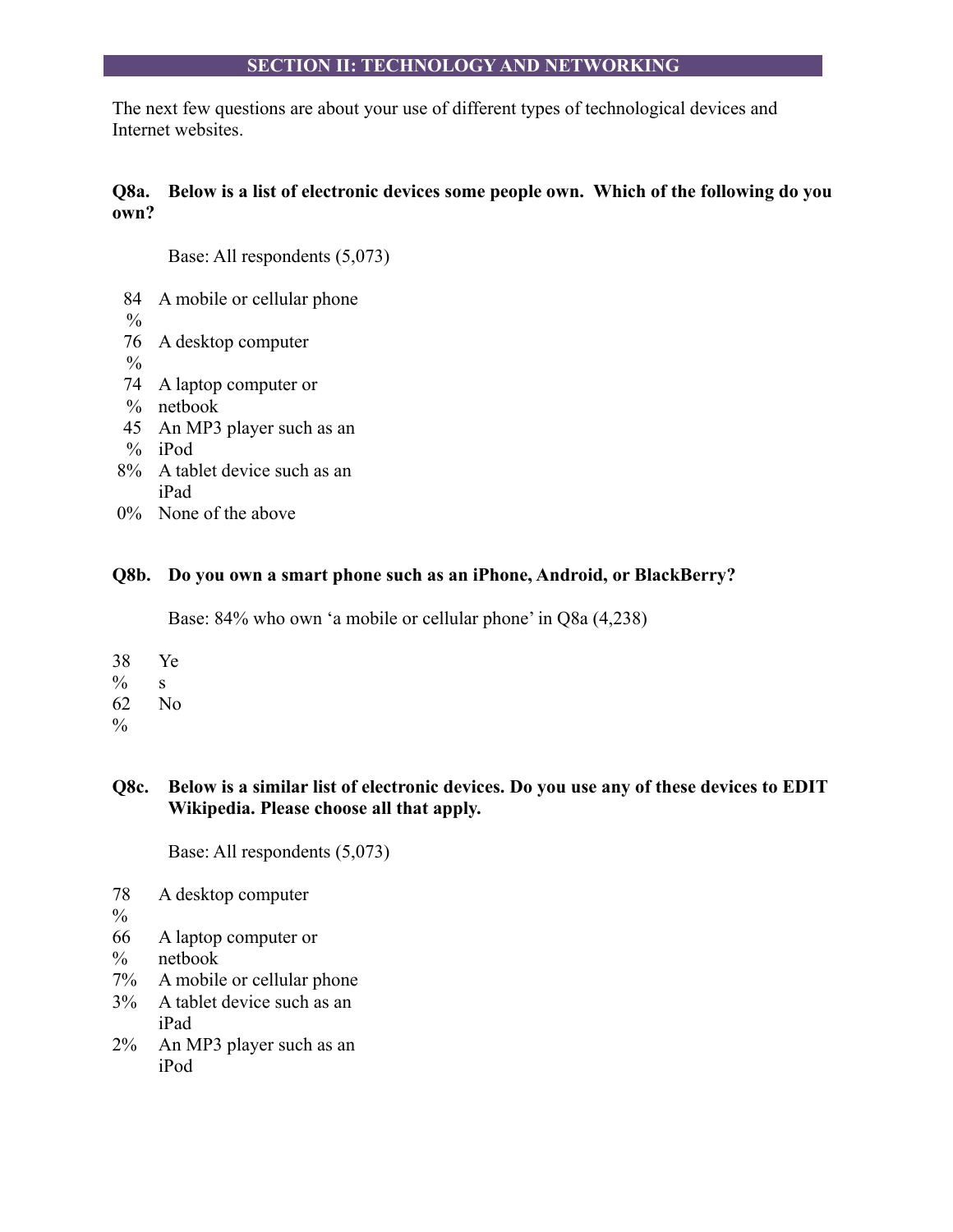# **Q8d. Below is a similar list of electronic devices. Which of these do you use to READ Wikipedia? Please choose all that apply.**

Base: All respondents (5,073)

- 82 A desktop computer
- $\frac{0}{0}$
- 73 A laptop computer or
- $\%$ netbook
- 34 A mobile or cellular phone
- $\frac{9}{6}$ <br>8%
- A tablet device such as an iPad
- 6% An MP3 player such as an iPod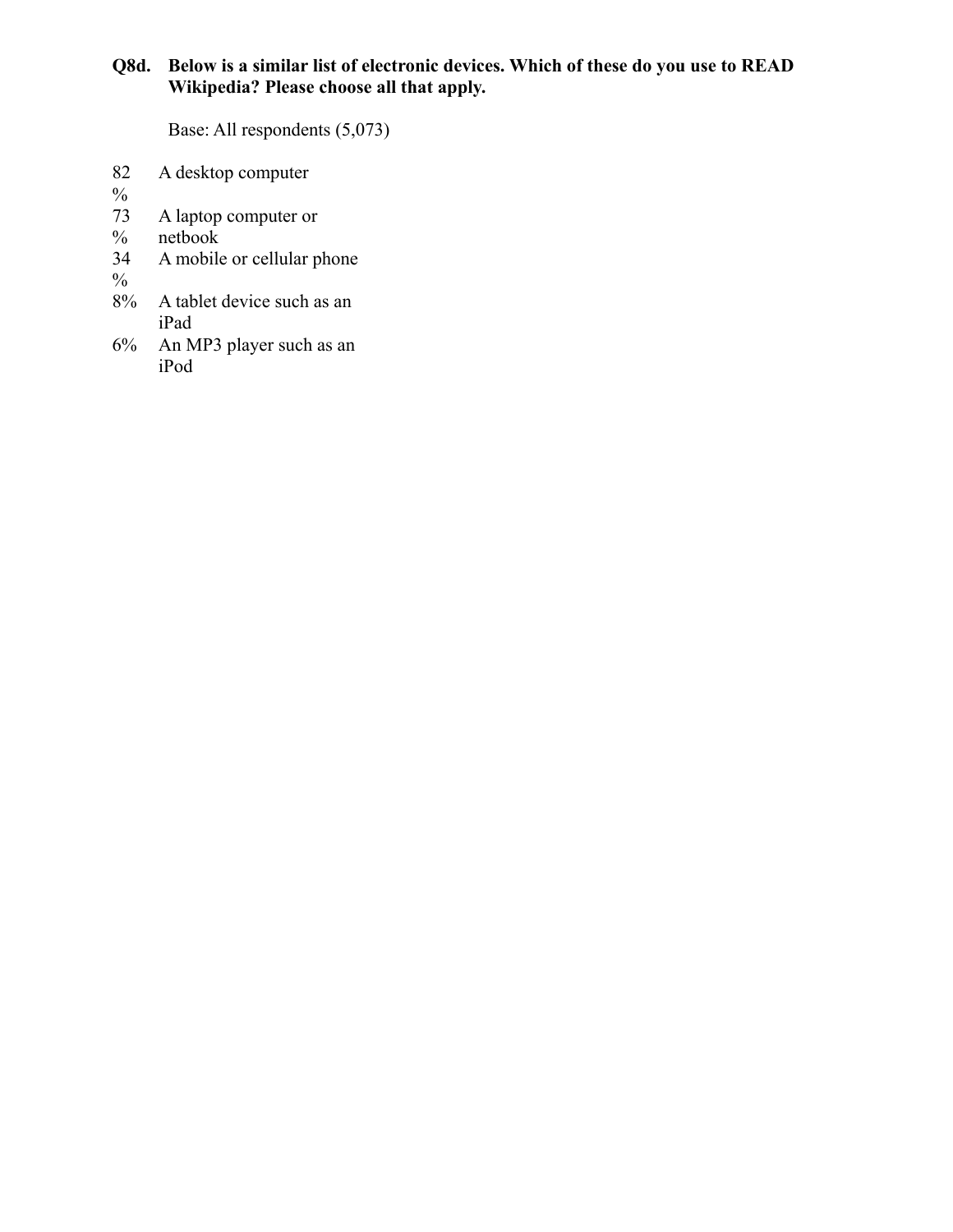# **Q9. Below is a list of tech activities some people may do regularly. For each one, please mark how often, if at all, you do it on a typical DAY. (Not Mandatory)**

Base: All respondents (4,922)

|                                                                                               | < 1<br>hour | $1 - 2$<br>hours | $3 - 4$<br><u>hours</u> | $5 - 6$<br><u>hours</u> | $7 - 8$<br><u>hours</u> | > 8<br>hours | Don't do this<br>online activity | Average |
|-----------------------------------------------------------------------------------------------|-------------|------------------|-------------------------|-------------------------|-------------------------|--------------|----------------------------------|---------|
| Reading Wikipedia                                                                             | 41%         | 40%              | 11%                     | 3%                      | $1\%$                   | 2%           | 2%                               | 1.61    |
| Contributing to Wikipedia                                                                     | 43%         | 29%              | 14%                     | 4%                      | $1\%$                   | $1\%$        | 7%                               | 1.59    |
| Email                                                                                         | 53%         | 29%              | 9%                      | 2%                      | $1\%$                   | 2%           | 4%                               | 1.40    |
| Staying in touch with friends and<br>family on social networking websites<br>such as Facebook | 36%         | 19%              | 8%                      | 3%                      | $1\%$                   | 2%           | 32%                              | 1.09    |
| Watching video on websites such as<br>YouTube                                                 | 60%         | 18%              | 5%                      | $1\%$                   | $1\%$                   | 1%           | 15%                              | 0.91    |
| Instant messaging service such as MSN<br>messenger and GTalk                                  | 27%         | 12%              | 5%                      | 2%                      | $1\%$                   | 2%           | 50%                              | 0.90    |
| Blogging or reading blogs                                                                     | 40%         | 16%              | 4%                      | $1\%$                   | 0%                      | 1%           | 37%                              | 0.74    |
| Using Twitter or a similar micro-<br>blogging website                                         | 19%         | 6%               | 2%                      | $1\%$                   | 0%                      | $1\%$        | 70%                              | 0.45    |
| Downloading music from websites or<br>using programs such as iTunes                           | 34%         | 6%               | 2%                      | $1\%$                   | 0%                      | $1\%$        | 57%                              | 0.42    |
| Online shopping                                                                               | 52%         | 3%               | $1\%$                   | $0\%$                   | $0\%$                   | $0\%$        | 44%                              | 0.37    |
| Online multiplayer games such as<br>World of Warcraft                                         | 8%          | 5%               | 3%                      | $1\%$                   | 0%                      | $1\%$        | 82%                              | 0.33    |
| Contributing to open-source software                                                          | 14%         | 5%               | 2%                      | $1\%$                   | 0%                      | $1\%$        | 78%                              | 0.32    |
| Online games, such as Farmville and<br>CityVille, on social networking<br>websites            | 11%         | 4%               | $1\%$                   | $1\%$                   | $0\%$                   | 0%           | 82%                              | 0.25    |
| Using location-aware technologies<br>such as FourSquare and GoWalla                           | 9%          | $1\%$            | $1\%$                   | $0\%$                   | 0%                      | 0%           | 89%                              | 0.12    |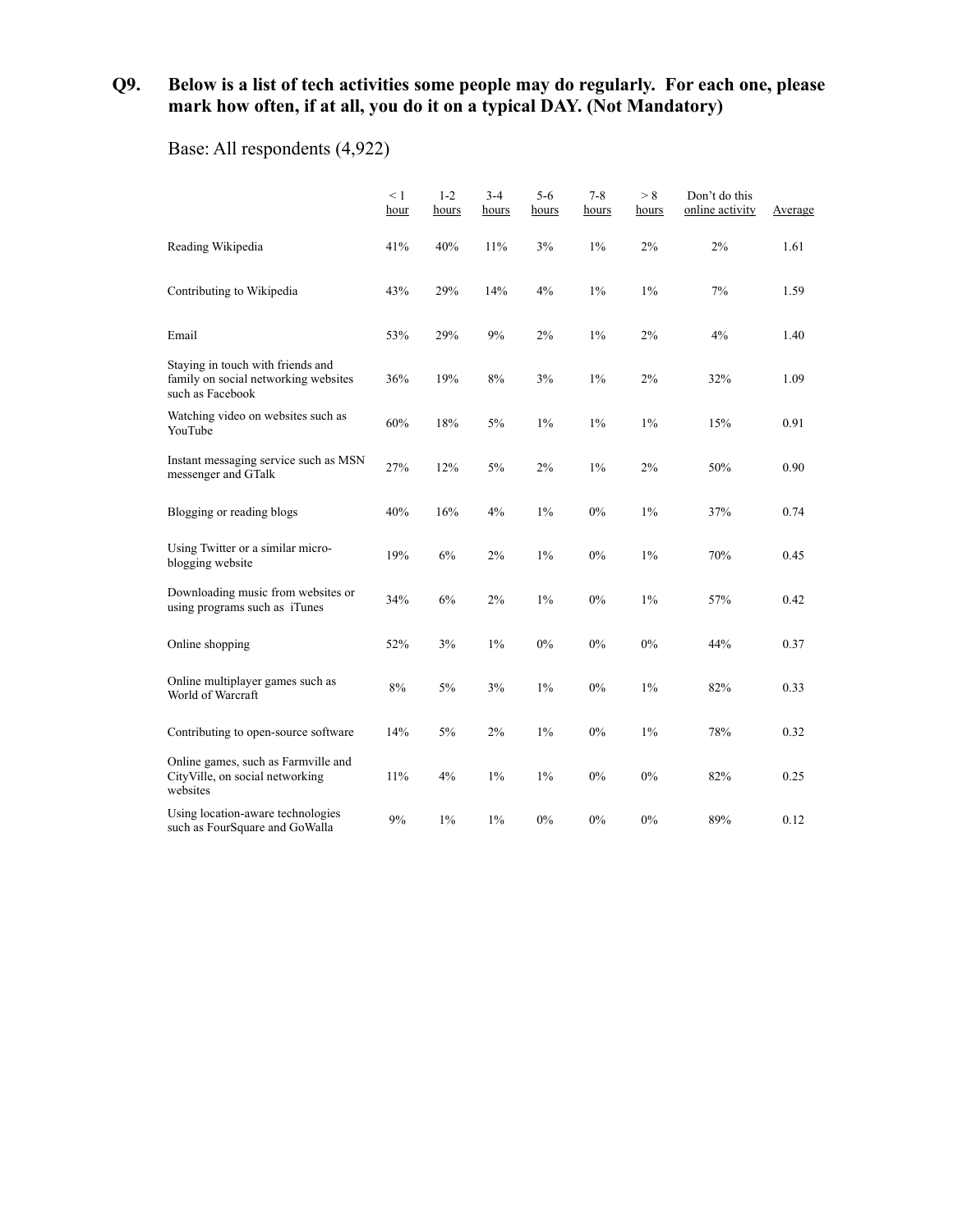#### **Q10. Below is a similar, shorter list of things people do online. Please mark how important each of these is in YOUR everyday life. (Not Mandatory)**

|                                                      | Extremely<br>important | Very<br>important | Somewhat<br>important | Not too<br>important | Not at all<br>important | Average |
|------------------------------------------------------|------------------------|-------------------|-----------------------|----------------------|-------------------------|---------|
| Email                                                | 25%                    | 35%               | 27%                   | 11%                  | $2\%$                   | 3.69    |
| Contributing to<br>Wikipedia                         | 9%                     | 23%               | 41%                   | 23%                  | 4%                      | 3.09    |
| Social networking on<br>websites such as<br>Facebook | $5\%$                  | 12%               | 23%                   | 26%                  | 34%                     | 2.27    |
| Online gaming                                        | $2\%$                  | 3%                | 9%                    | 17%                  | 68%                     | 1.52    |
| Tweeting on platforms<br>such as Twitter             | 2%                     | 3%                | 8%                    | 16%                  | 71%                     | 1.49    |

Base: All respondents (varies between 4,700 and 4,900)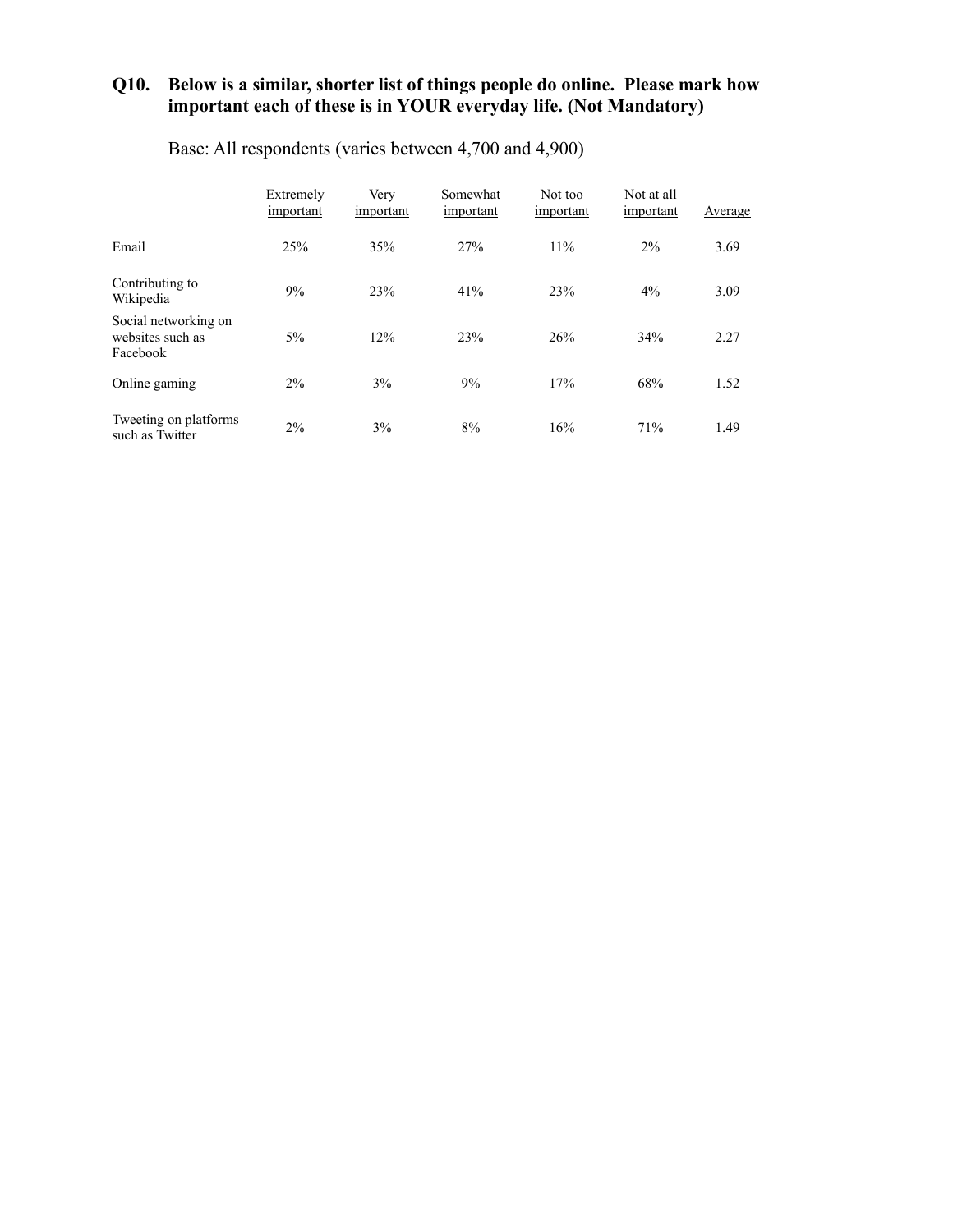# **Q11. Many people are using online social media these days. Do you: (Not Mandatory)**

# Base: All respondents (4,844)

|                                                                                                                                                      | Yes | No, but I am<br>aware of this<br>activity | No, I don't<br>know about<br>this activity |
|------------------------------------------------------------------------------------------------------------------------------------------------------|-----|-------------------------------------------|--------------------------------------------|
| Comment on friends' status updates, photographs, etc. on<br>websites such as Facebook                                                                | 52% | 42%                                       | 6%                                         |
| "Like" content on SOCIAL NETWORKING WEBSITES<br>such as Facebook                                                                                     | 47% | 45%                                       | 8%                                         |
| Share online links on websites such as Twitter and Facebook                                                                                          | 47% | 45%                                       | 8%                                         |
| Post status updates on social networking websites such as<br>Facebook                                                                                | 46% | 46%                                       | 8%                                         |
| Post family or personal PICTURES online so that other people<br>can see them                                                                         | 40% | 54%                                       | 6%                                         |
| "Like" content on BLOGS, NEWSPAPERS, etc.                                                                                                            | 35% | 56%                                       | 9%                                         |
| Have a personal blog                                                                                                                                 | 29% | 64%                                       | 7%                                         |
| Regularly post comments or pictures to a blog                                                                                                        | 25% | 68%                                       | 8%                                         |
| Tweet using Twitter or similar micro-blogging platforms                                                                                              | 22% | 65%                                       | 13%                                        |
| Interact with other Twitter users through direct messages,<br>replies and retweets                                                                   | 20% | 66%                                       | 14%                                        |
| Create media such as an audio broadcast or video, and podcast<br>it or put it online on a website such as YouTube so it can be<br>accessed by anyone | 16% | 75%                                       | 8%                                         |
| Post family or personal VIDEOS online so that other people<br>can see them                                                                           | 14% | 78%                                       | 8%                                         |
| Write reviews for restaurants and products on websites such as<br>Yelp and Amazon.                                                                   | 13% | 67%                                       | 20%                                        |
| Answer, post or rate questions in online communities such as<br>Quora and Fluther                                                                    | 12% | 46%                                       | 42%                                        |
| Share your location information with friends on websites such<br>as FourSquare, Twitter, etc.                                                        | 11% | 73%                                       | 16%                                        |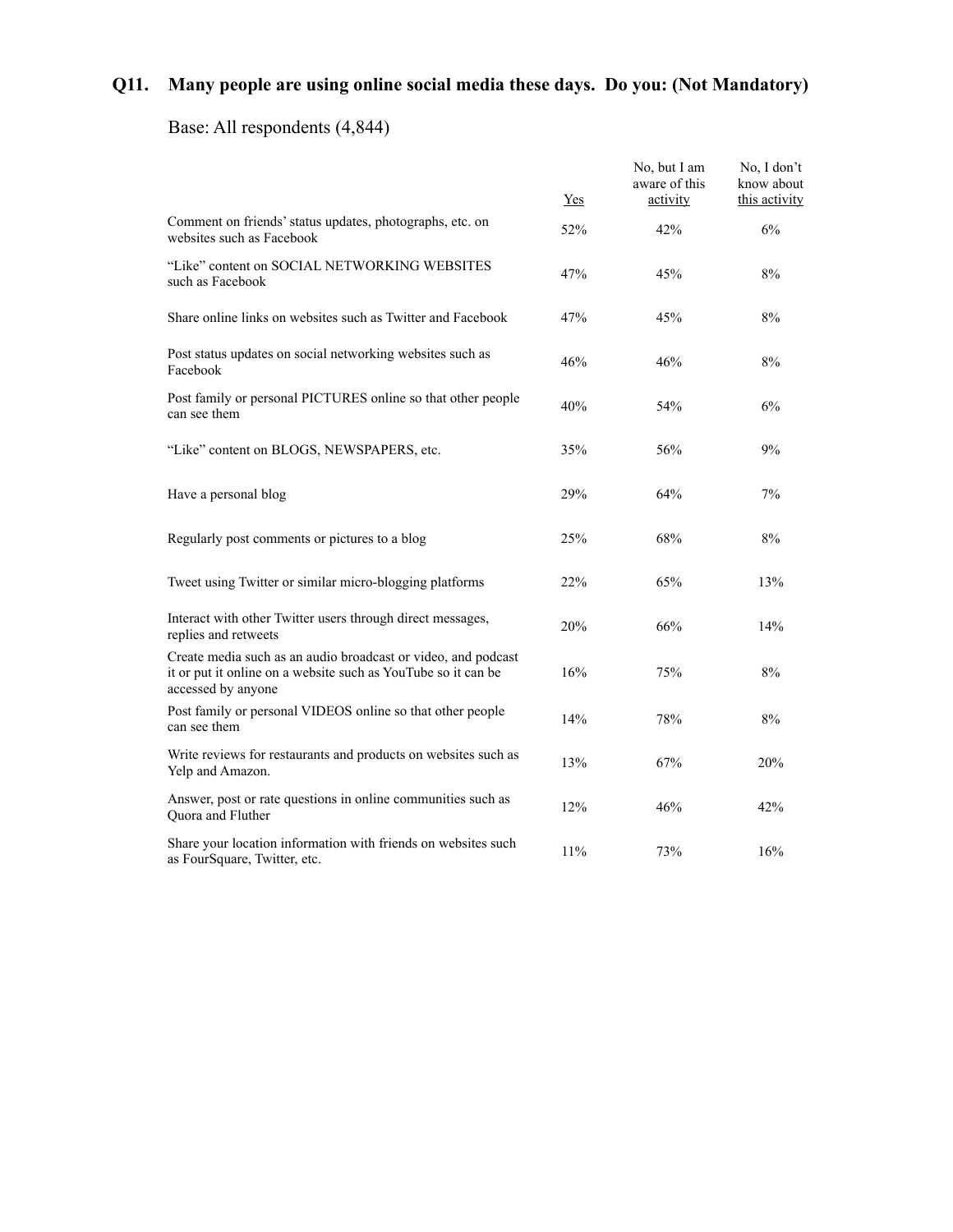# **Q12. Below is a list of features available on some mobile devices, such as cell phones and MP3 players. Please indicate the features you USE on any of your mobile devices. (Not Mandatory)**

|                     | Base: Respondents who own a mobile phone or an MP3 player (3,978)              |
|---------------------|--------------------------------------------------------------------------------|
| 51<br>$\frac{0}{0}$ | A feature/app that allows you to search for information                        |
| 47<br>$\frac{0}{0}$ | A feature/app that allows you to read Wikipedia                                |
| 39<br>$\frac{0}{0}$ | A feature/app that allows you to play games                                    |
| 37<br>$\frac{0}{0}$ | A feature/app that allows you to share/see photos                              |
| 35<br>$\frac{0}{0}$ | A feature/app that allows you to access your social networking<br>profile      |
| 33<br>$\frac{0}{0}$ | A feature/app that allows you to share/watch videos                            |
| 33<br>$\%$          | A feature/app that allows you to find information relevant to your<br>location |
| 19<br>$\frac{0}{0}$ | A feature/app that allows you to access Twitter                                |
| 14<br>$\frac{0}{0}$ | A feature/app that allows you to "check in" at places                          |

- 10 A feature/app that allows you to blog
- $\frac{0}{0}$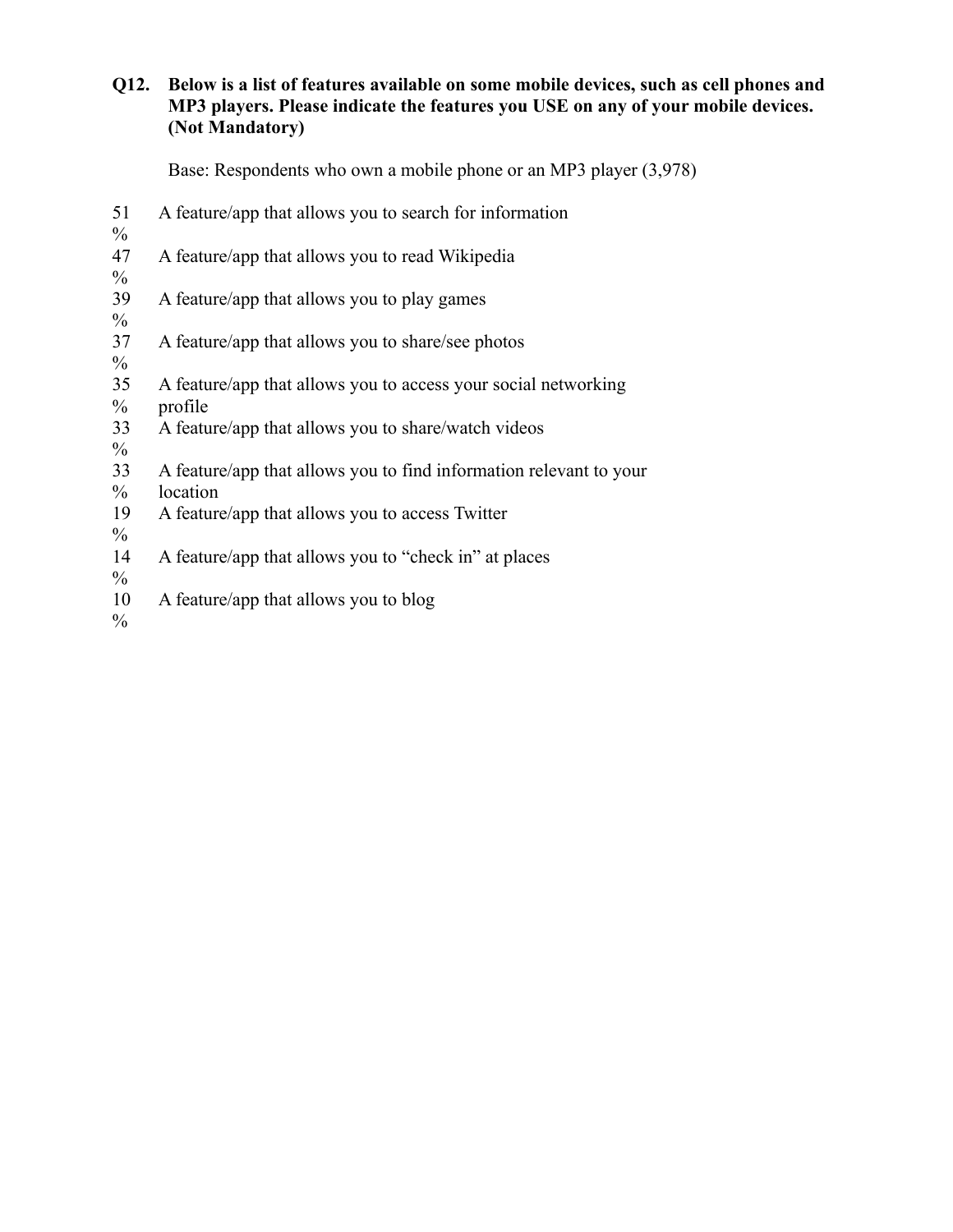### **Q13a. If Wikipedia were to launch features that were BUILT INTO Wikipedia's mobile site, how likely would you be to use the following features to edit Wikipedia?**

#### Base: All respondents (5,073)

|                                                                                     | Extremely<br>likely | Very<br>likely | Somewhat<br>likely | Not too<br>likely | Not at<br>all likely | Average |
|-------------------------------------------------------------------------------------|---------------------|----------------|--------------------|-------------------|----------------------|---------|
| A feature that allows you to save<br>articles to read or edit offline               | 17%                 | 16%            | 19%                | 20%               | 28%                  | 2.73    |
| A feature that allows editors to do<br>block edits like paragraphs and<br>sentences | 13%                 | 15%            | 19%                | 22%               | 30%                  | 2.59    |
| A feature that allows you to rate<br>Wikipedia articles on a scale                  | 13%                 | 14%            | 20%                | 21%               | 32%                  | 2.56    |
| A feature that allows you to create<br>new articles                                 | 11%                 | 11%            | 17%                | 26%               | 35%                  | 2.39    |
| A feature that allows you to upload<br>pictures from a mobile device to<br>Commons  | 10%                 | 11%            | 18%                | 24%               | 36%                  | 2.36    |
| A feature that allows you to check<br>for vandalism on your phone                   | 11%                 | 11%            | 17%                | 24%               | 37%                  | 2.35    |

#### **Q14a. If you had to choose, which one of the following would you choose? (Not Mandatory)**

Base: All editors (4,388)

- 92% I believe editing Wikipedia is more rewarding than other online activities such as tweeting, social networking, etc.
- 8% I believe contributing on Facebook, Twitter or similar sites is more rewarding than editing Wikipedia.

# **Q14b. If you had to choose, which one of the following would you rather do? (Not Mandatory)**

- 91% Spend my time editing Wikipedia so I can contribute to world knowledge.
- 9% Spend my time blogging so I can get recognition for my writing.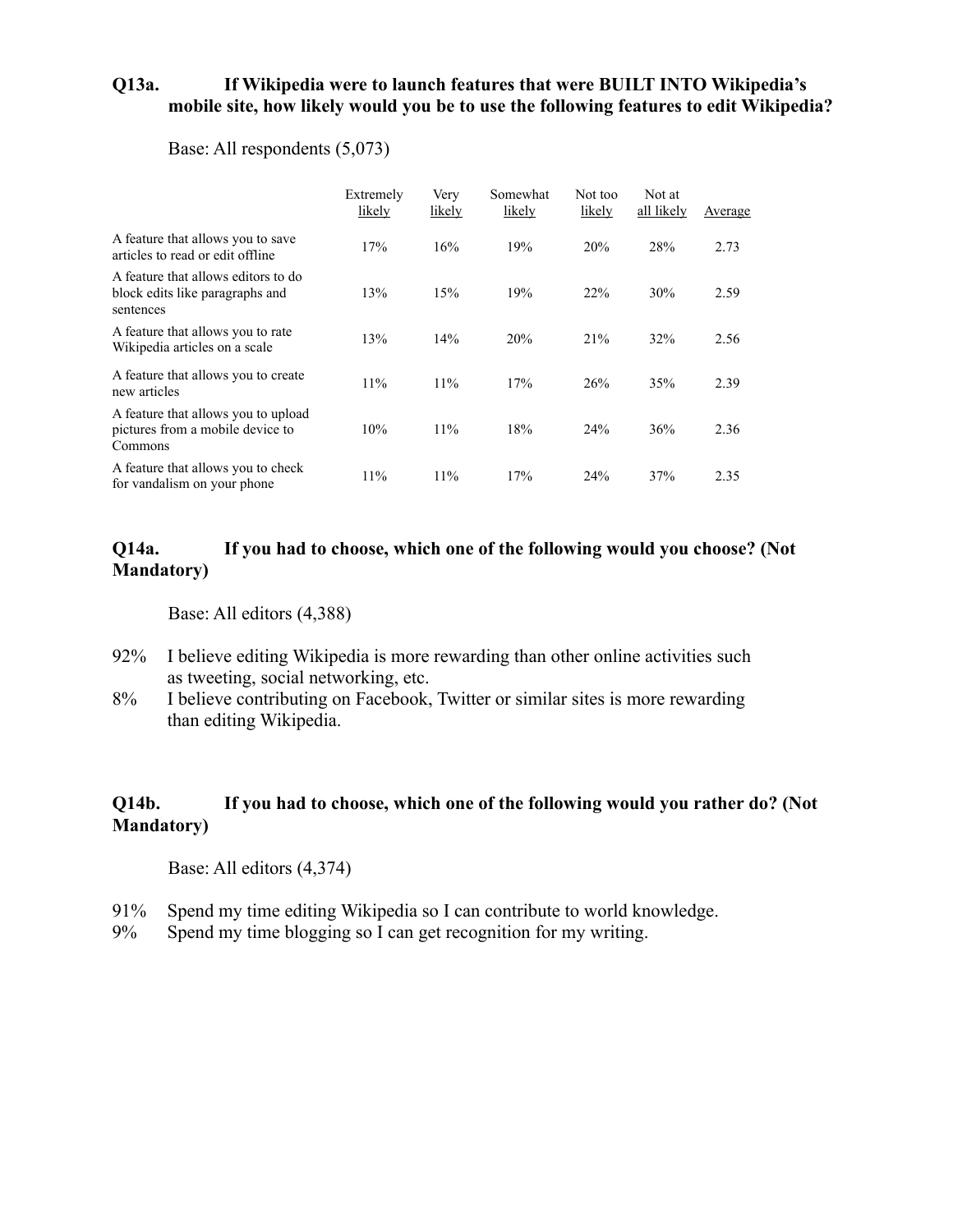#### **SECTION III: WIKIPEDIA COMMUNITY**

These next questions are about your interactions with other Wikipedia editors and your experiences as a member of the Wikipedia community.

# **Q15. In the last month, how many editors do you think you have interacted with (online, by telephone, or face-to-face)?**

Base: All editors (4,930)

Mean: 104.6 Median: 3

**Q16. Below is a list of tools you can use to communicate with other editors. Which of the following tools, if any, have you used in the PAST MONTH to communicate with other editors? (Please choose all that apply.)**

Base: All editors (4,930)

- 60 User-page discussions
- $\frac{0}{0}$
- 30 Email

 $\frac{0}{0}$ 

- 20 Village pump
- $\frac{0}{0}$
- 12 Social networking websites such as Facebook
- $\frac{0}{0}$
- 11 IRC
- $\frac{0}{0}$
- 9% Instant Messaging services such as GTalk and Yahoo Messenger
- 6% Foundation-l and similar mailing lists
- 4% Micro-blogging websites such as Twitter
- 2% Wikimedia Foundation blog
- 1% Planet Wikimedia blog
- 29 None of the above
- $\%$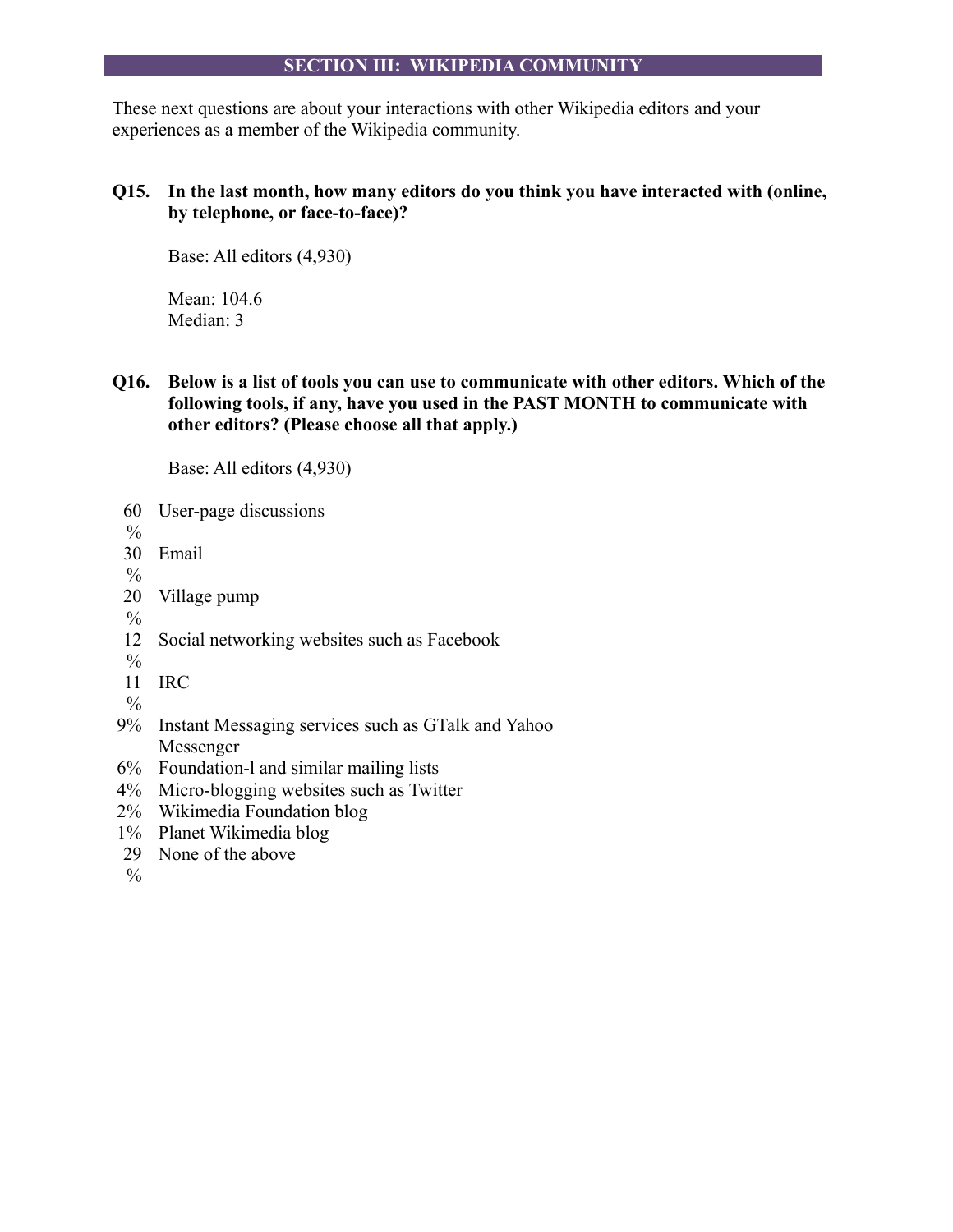# **Q17. We are interested in finding out how you would describe fellow editors. Below is a list of words to describe editors within the Wikipedia community. Please choose the TOP TWO words that describe Wikipedia editors. Please select two.**

- 48 Collaborati
- $%$  ve
- 38 Intelligent
- $\frac{0}{0}$
- 35 Helpful
- $\frac{0}{0}$
- 31 Friendly
- $\frac{0}{0}$
- 24 Arrogant
- $\frac{0}{0}$
- 12 Unfriendly
- $\frac{0}{0}$
- 8% Rude
- 5% Dumb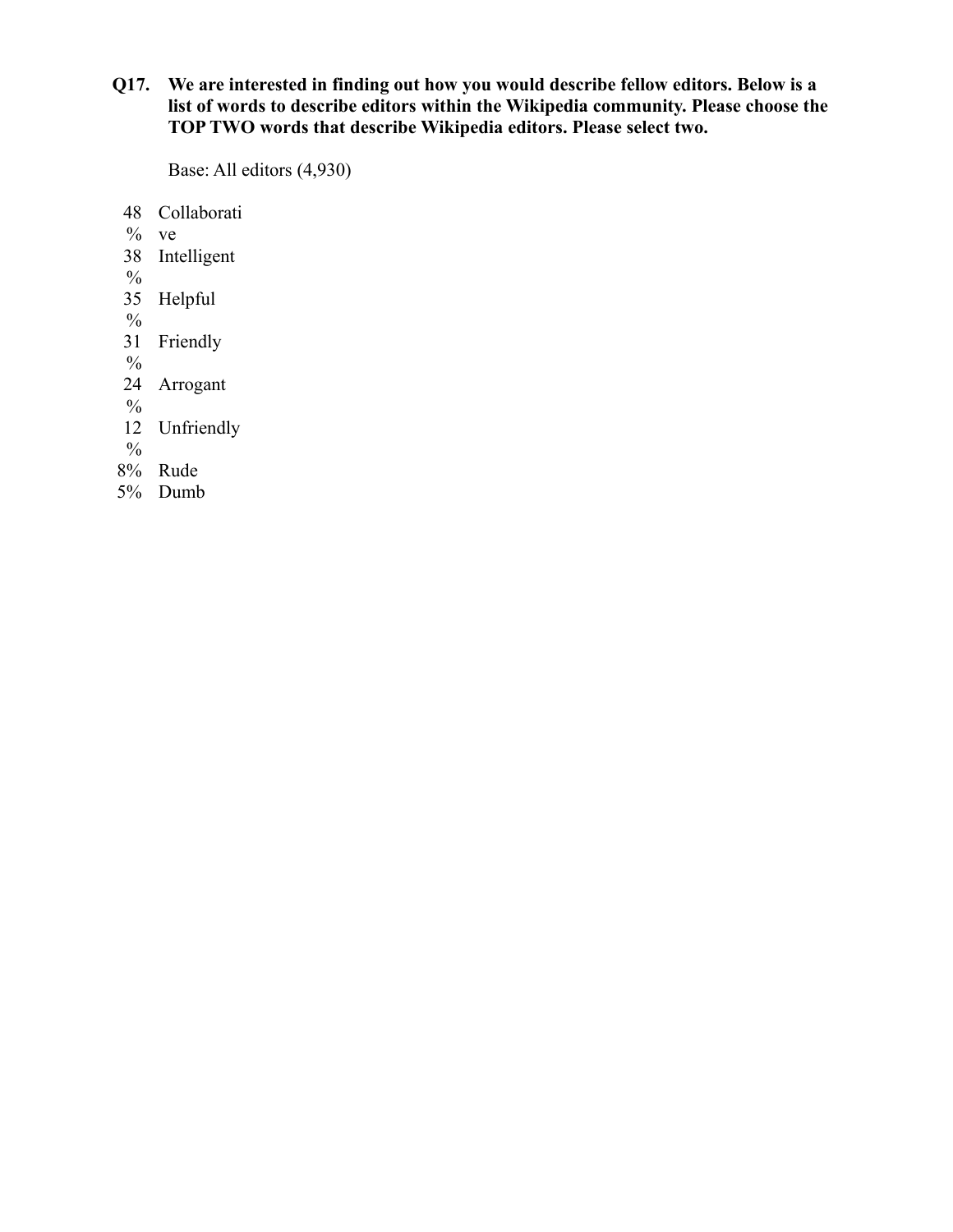# **Q18. Below is a list of interactions/experiences editors may have with others within the Wikipedia community. For each one, please tell us if you have had this interaction/experience.**

| 66<br>$\frac{0}{0}$                  | Having other editors add content to article(s) you started                       |
|--------------------------------------|----------------------------------------------------------------------------------|
| 59<br>$\frac{0}{0}$                  | Having your edits reverted, but with an explanation                              |
| 56<br>$\frac{0}{0}$                  | Another editor adding content/photos to an article you are working on            |
| 56<br>$\frac{0}{0}$                  | Argument(s) with editors on discussion pages or elsewhere                        |
| 55<br>$\frac{0}{0}$                  | Having other editors fix grammatical errors in article(s) you started            |
| 52<br>$\frac{0}{0}$                  | Having others compliment you on your edits/articles                              |
| 49<br>$\frac{0}{0}$                  | Other editors pushing their point of view                                        |
| 43                                   | Having your edits reverted without any explanation                               |
| $\frac{0}{0}$<br>39                  | Having inaccurate material added to an article you started                       |
| $\frac{0}{0}$<br>38                  | Having your picture(s) used in articles                                          |
| $\frac{0}{0}$<br>37<br>$\frac{0}{0}$ | Having offensive or inaccurate material added to articles you were<br>working on |
| 32<br>$\frac{0}{0}$                  | Having your content reused                                                       |
| 31<br>$\frac{0}{0}$                  | Getting a barnstar or similar award from another editor                          |
| 31<br>$\frac{0}{0}$                  | Having an article that you were working on deleted                               |
| 28                                   | Being looked down on by more experienced editors                                 |
| $\frac{0}{0}$<br>21                  | Article(s) making it to the front page                                           |
| $\frac{0}{0}$<br>15<br>$\frac{0}{0}$ | Having your article(s) selected as featured article(s)                           |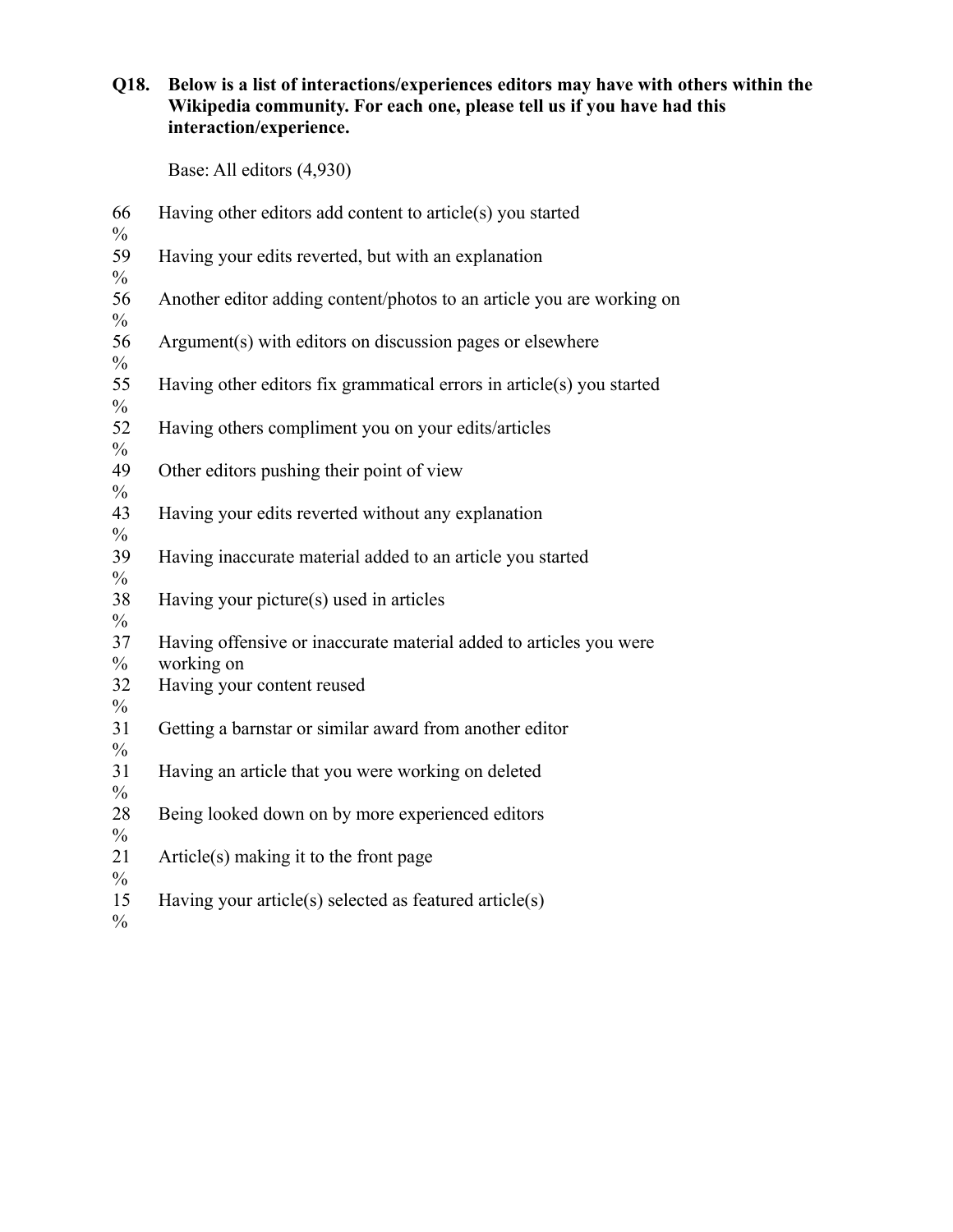# **Q19. Below is a shorter list of interactions you have had within Wikipedia community. For each one, please tell us the degree to which it affects your overall experience editing Wikipedia.**

Base: Varies based on Q18

|                                                                                  | Makes me<br>less likely | Does not<br>affect | Makes me<br>more likely |
|----------------------------------------------------------------------------------|-------------------------|--------------------|-------------------------|
| Having others compliment you on your edits/articles                              | 2%                      | 20%                | 78%                     |
| Having your article(s) selected as featured article(s)                           | 3%                      | 22%                | 76%                     |
| Article(s) making it to the front page                                           | 2%                      | 26%                | 72%                     |
| Having your picture(s) used in articles                                          | 2%                      | 28%                | 71%                     |
| Getting a barnstar or similar award from another editor                          | $1\%$                   | 29%                | 70%                     |
| Having other editors add content to article(s) you started                       | $1\%$                   | 35%                | 64%                     |
| Another editor adding content/photos to an article you are<br>working on         | $1\%$                   | 40%                | 59%                     |
| Having your content reused                                                       | 4%                      | 40%                | 56%                     |
| Having other editors fix grammatical errors in article(s) you<br>started         | $1\%$                   | 48%                | 51%                     |
| Having your edits reverted, but with an explanation                              | 9%                      | 73%                | 18%                     |
| Having inaccurate material added to an article you started                       | 24%                     | 59%                | 16%                     |
| Argument(s) with editors on discussion pages or elsewhere                        | 36%                     | 51%                | 14%                     |
| Having offensive or inaccurate material added to articles you<br>were working on | 28%                     | 58%                | 14%                     |
| Other editors pushing their point of view                                        | 56%                     | 36%                | $8\%$                   |
| Being looked down on by more experienced editors                                 | 69%                     | 26%                | 6%                      |
| Having your edits reverted without any explanation                               | 60%                     | 35%                | 4%                      |
| Having an article that you were working on deleted                               | 59%                     | 37%                | 4%                      |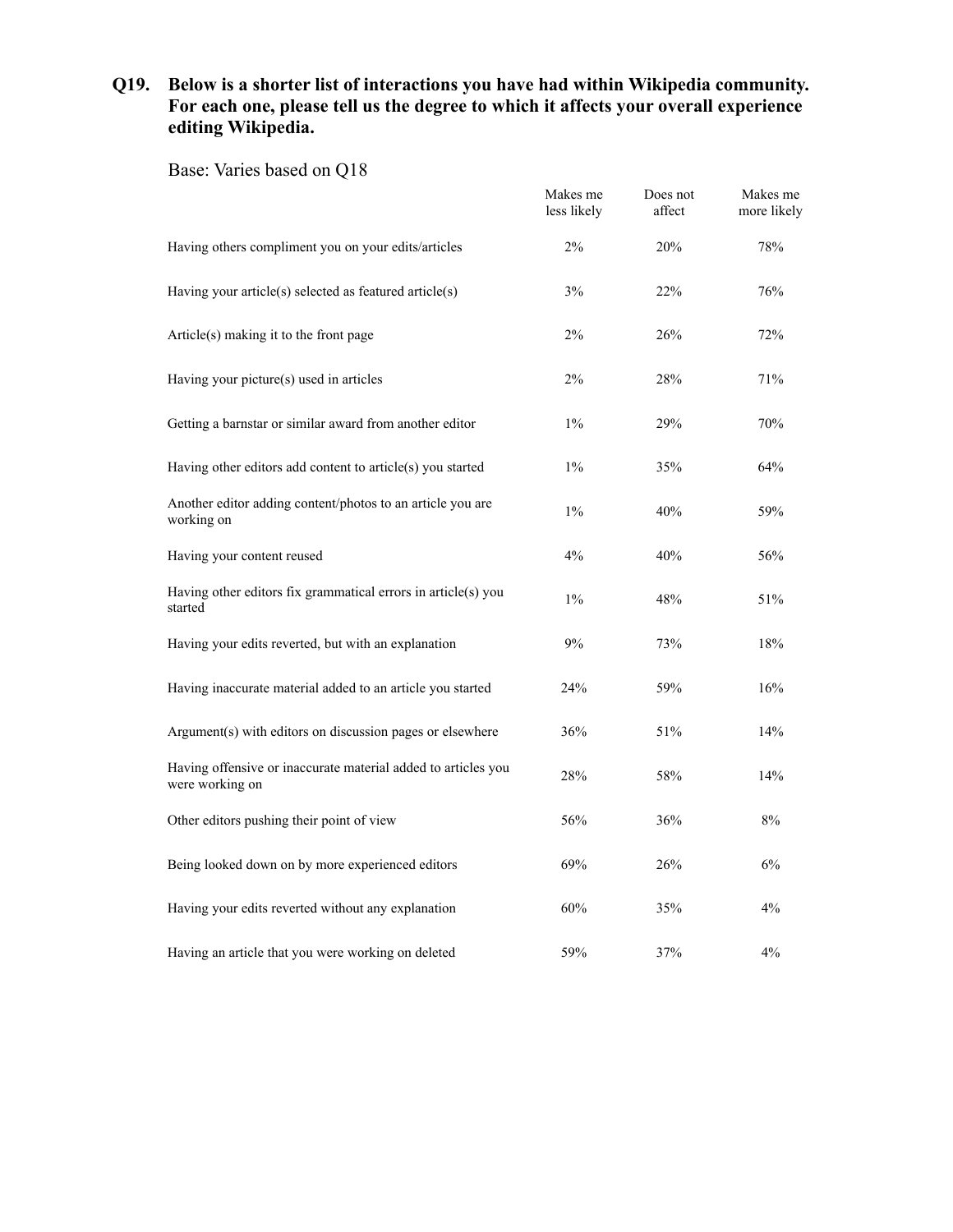# **Q20. If you had to choose, which of these would you agree with: (Not Mandatory)**

Base: All editors (3,984)

- 83% The feedback from other editors through reverts, discussions, etc. has helped me become a better editor.
- 17% The feedback from other editors through reverts, discussions, etc. has been a bad experience for me.

# **Q21. From your perspective, what is the best way to gain a reputation within the Wikipedia community? Please rank the following choices in descending order of importance. (Not Mandatory)**

Base: All editors (varies between 4,380 and 4,492)

- 4. Writing new articles
- 5
- 4. Editing or fixing existing articles
- 3
- 3. Helping others resolve conflicts such as mediation or arbitration
- 4
- 3. Helping with administrative tasks such as deleting, blocking, etc.
- 1
- 3. Commenting on talk pages
- 0
- 2. Providing support to other users such as mailing-list moderation or
- 9 technical help

Average score shown: High score refers to high rank

# **Q22. When comparing yourself to other editors in the language you primarily edit Wikipedia (i.e., your home Wikipedia), in which of the following ways do you believe you are different from them? (Please select all that apply.)**

- 22% I am younger than most of the editors in my home Wikipedia.
- 17% I am older than most of the editors in my home Wikipedia.
- 17% I live in a different country from most of the editors who edit my home Wikipedia.
- 13% My nationality is different from most of the editors who edit my home Wikipedia.
- 7% My ethnicity is different from most of the editors who edit my home Wikipedia.
- 6% I am female, while most editors are male.
- 5% My sexual orientation is different from most of the editors who edit my home Wikipedia.
- 43% None of the above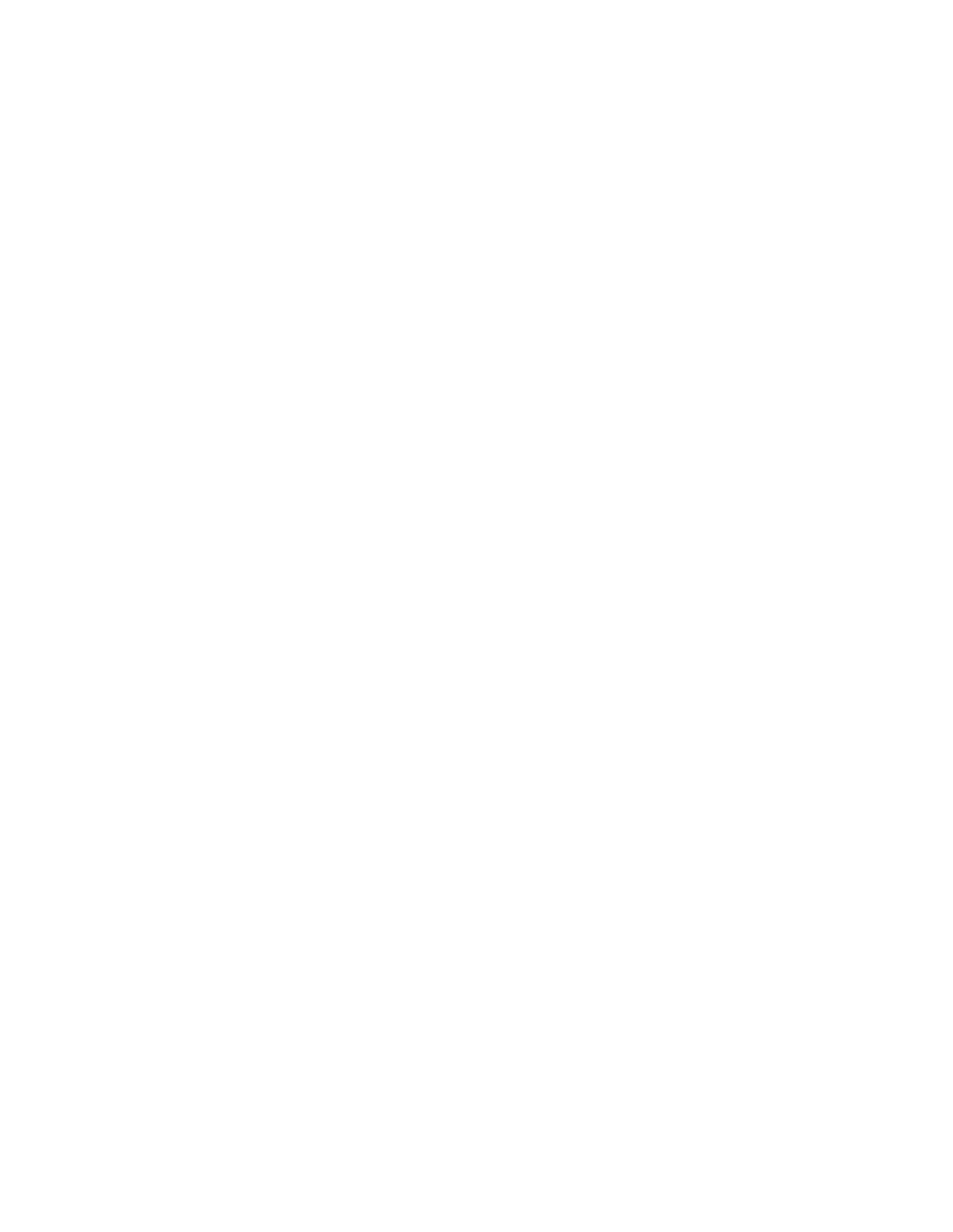# **Q23. Have you EVER been harassed by other editors?**

Base: All editors (4,930)

- 24% Yes, I have been harassed ON Wikipedia (i.e. user page, discussion pages, etc.)
- 5% Yes, I have been harassed OUTSIDE Wikipedia (i.e. phone calls, Facebook, other websites, etc.)
- 75% No, I have never been harassed by other editors.

#### **Q24a. Thinking about the last SIX MONTHS, do you remember an instance when you believe your edit was reverted or deleted because of any of the following?**

Base: All editors (4,930)

- 5% Your nationality
- 3% Your age
- 3% Your ethnicity
- 1% Your gender
- 1% Your sexual orientation

#### **Q24b. Thinking about the last SIX MONTHS, do you remember an instance when you believe you lost an editorial dispute because of any of the following?**

Base: All editors (4,930)

- 3% Your nationality
- 3% Your age
- 2% Your ethnicity
- 1% Your gender
- 1% Your sexual orientation

#### **Q24c. Thinking about the last SIX MONTHS, do you remember an instance when you believe you were stereotyped because of any of the following?**

- 7% Your nationality
- 6% Your age
- 4% Your ethnicity
- 3% Your gender
- 2% Your sexual orientation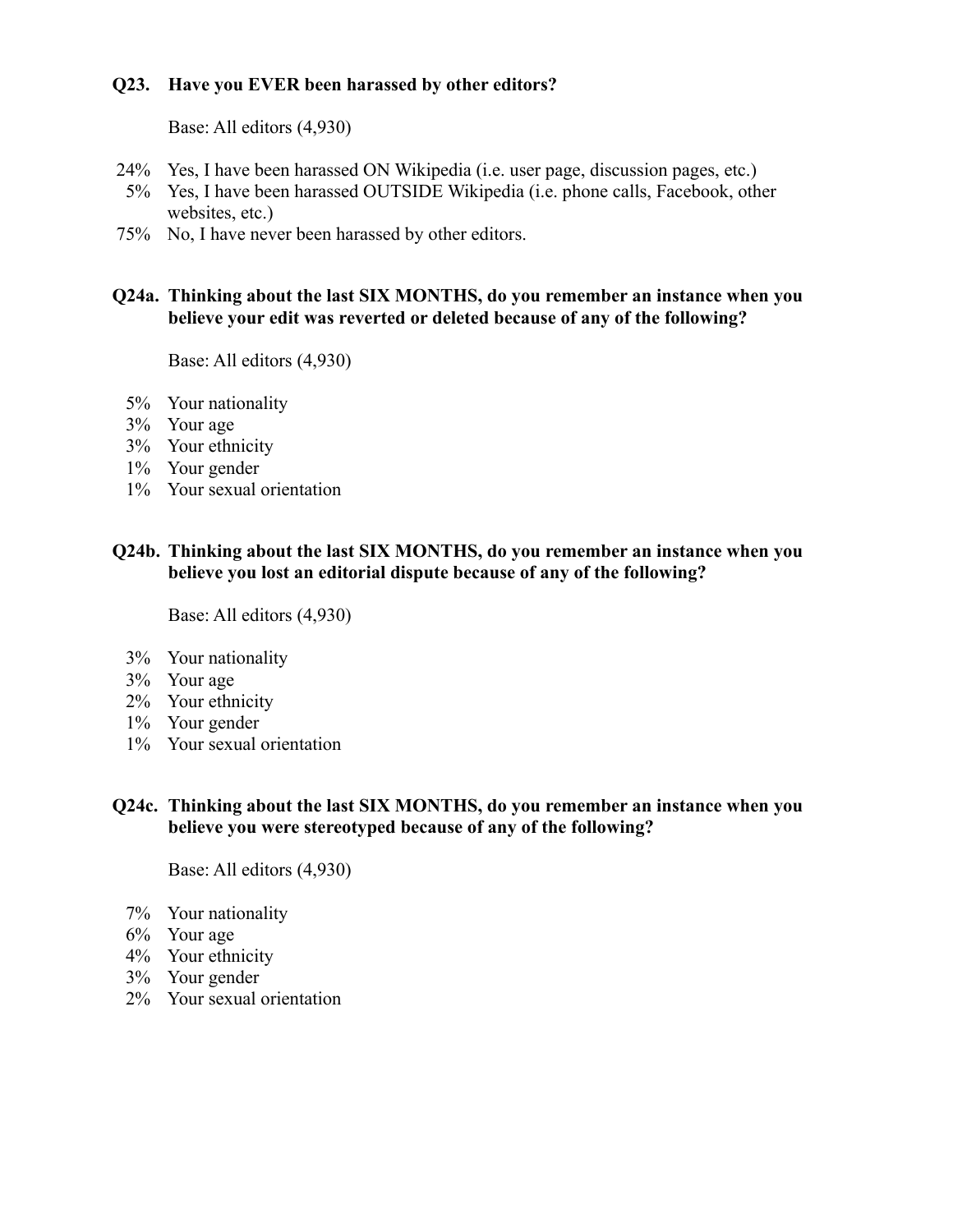# **Q24d. Thinking about the last SIX MONTHS, do you remember an instance when you believe other editors undervalued your contribution, including edits, participation in discussion pages, listservs etc. because of any of the following?**

Base: All editors (4,930)

- 5% Your age
- 5% Your nationality
- 3% Your ethnicity
- 2% Your gender
- 1% Your sexual orientation

**Q24e. Thinking about the last SIX MONTHS, do you remember an instance when you believe other editors looked down on you because of any of the following?**

Base: All editors (4,930)

- 6% Your age
- 5% Your nationality
- 3% Your ethnicity
- 2% Your gender
- 1% Your sexual orientation
- **Q24f. Thinking about the last SIX MONTHS, do you remember an instance when you believe other editors were unwelcoming because of any of the following?**

- 5% Your nationality
- 4% Your age
- 3% Your ethnicity
- 2% Your gender
- 1% Your sexual orientation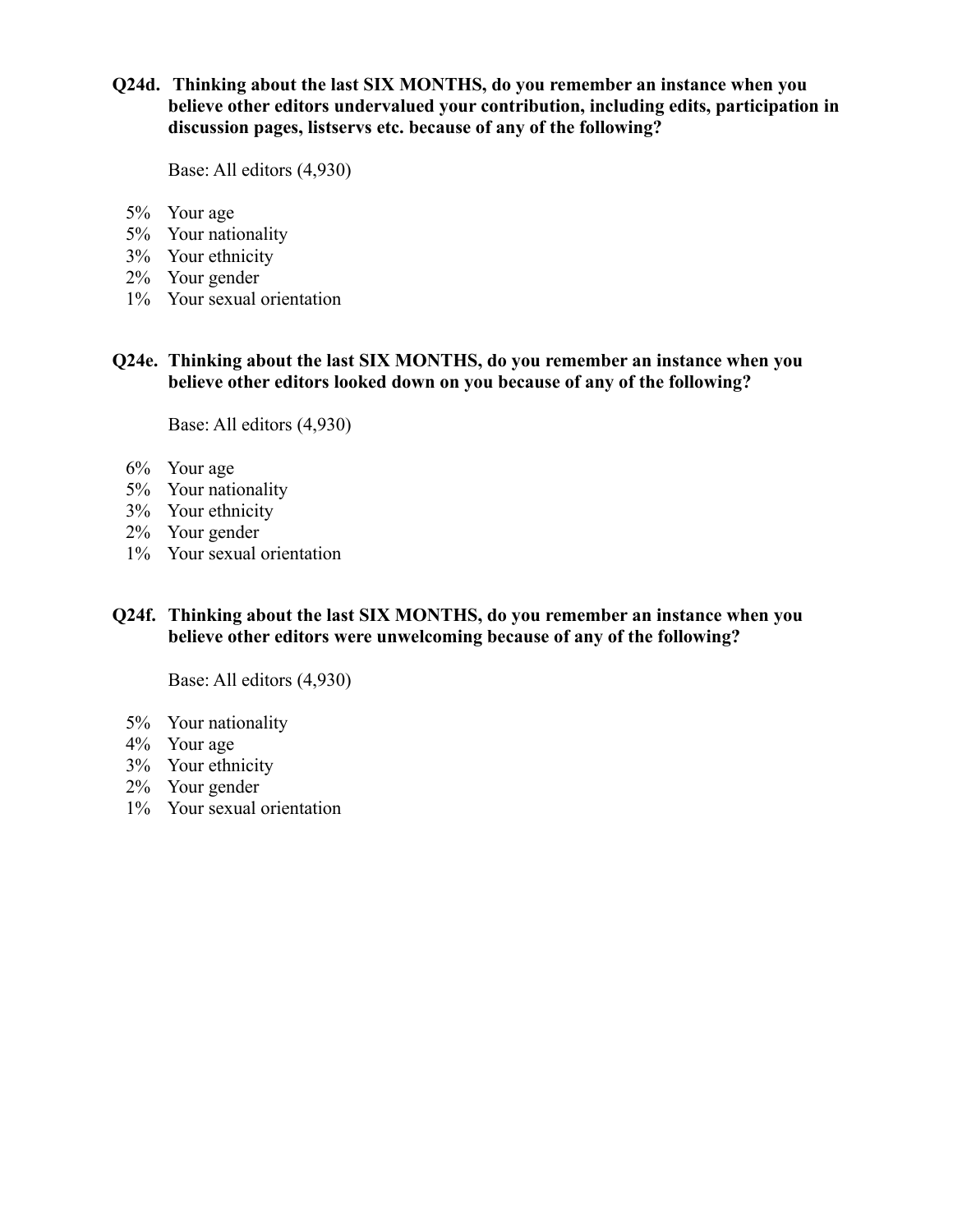**Q25. We are interested in the interactions that women have within the Wikipedia community. Below is a list of unpleasant experiences some female editors might have had. Please mark if you have PERSONALLY had any of these experiences. Please choose all that apply.**

Base: All female editors (434)

- 7% Someone left inappropriate messages for me, or comments about me, in userspace or elsewhere on Wikipedia
- 6% Someone tried to contact me unnecessarily outside Wikipedia
- 5% Someone tried to flirt with me
- 4% I have received too much attention
- 4% I was stalked online
- 4% Someone tried to meet me in person
- 1% Someone used my image without my permission
- 8% Other
- 78% None of the above
- **Q26. We are interested in finding out what kind of personal information you have made available for everyone to view in Wikipedia. Have you made the following personal information available in your profile in Wikipedia? Please choose all that apply.**

Base: All editors (4,930)

|             | Choice  |      |             |           |
|-------------|---------|------|-------------|-----------|
|             | of user | User |             |           |
|             | name    | page | <b>Both</b> | <u>No</u> |
| Gender      | 16%     | 30%  | 14%         | 40%       |
| Nationality | $4\%$   | 47%  | 8%          | 42%       |
| Age         | 3%      | 26%  | $5\%$       | 66%       |
| Ethnicity   | 3%      | 22%  | $5\%$       | 70%       |
| Sexual      |         |      |             |           |
| orientation | $1\%$   | 8%   | $3\%$       | 87%       |

#### **Q27. Do you find the userspace (user, discussion pages etc.) in Wikipedia to be inappropriately sexualized (i.e. sexual talks, innuendos, images etc.)?**

Base: All editors (4,930)

6% Yes 94% No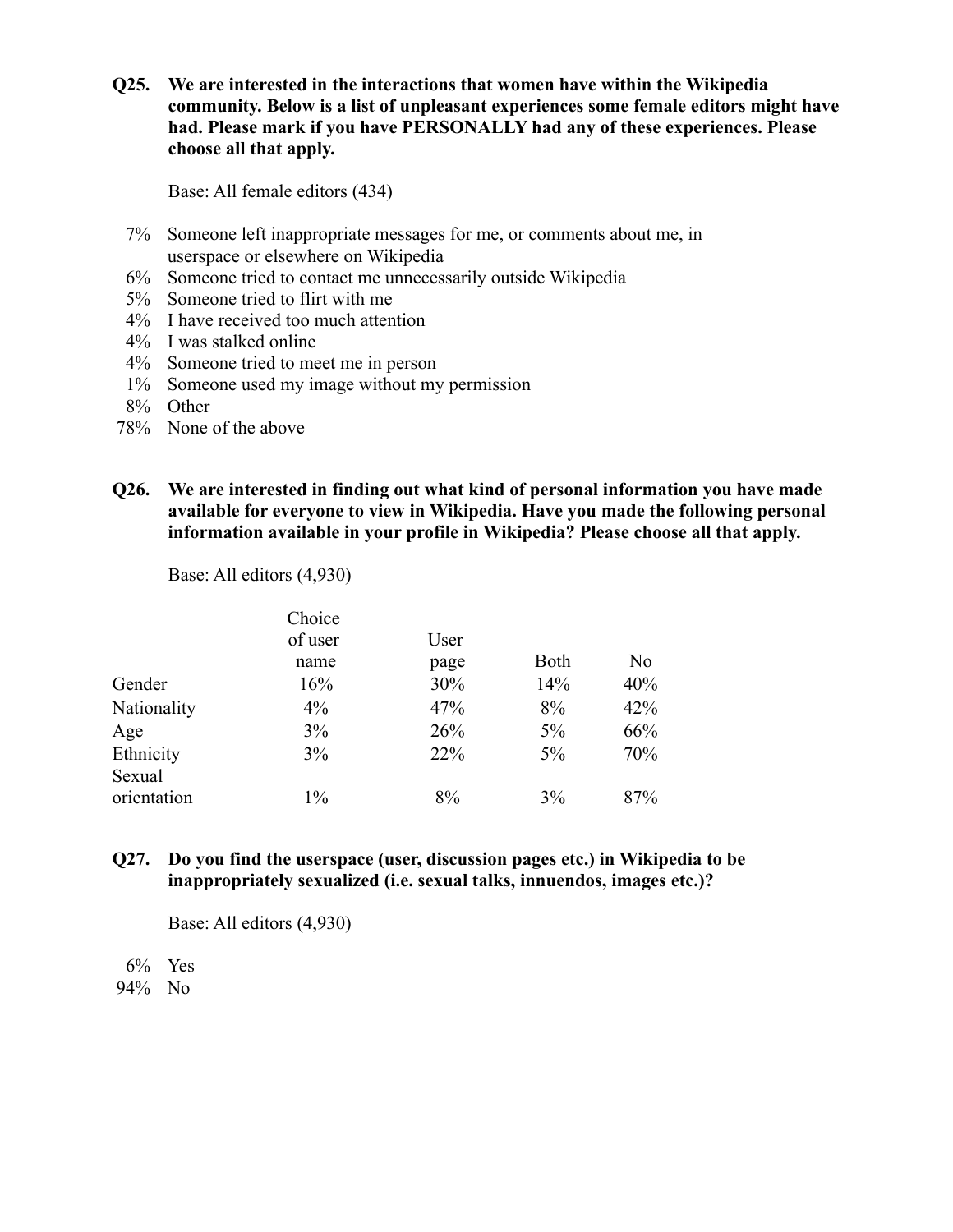#### **SECTION IV: WIKIPEDIA READERSHIP AND DONATIONS**

The next few questions are about your Wikipedia reading habits, and your participation with the Wikimedia Foundation that runs Wikipedia.

# **D13. For what purpose do you mostly read Wikipedia? Please choose all that apply. (Not Mandatory)**

Base: All respondents (5,042)

- 97% To find information
- 27% For school or university research, but not to be cited
- 23% For work
- 15% For school or university research as a reference I can cite
- **D14. Do you know whether the Wikimedia Foundation that runs Wikipedia is a nonprofit or for-profit organization? Please choose one.**

Base: All respondents (5,073)

- 97% It is a non-profit organization
- 3% It is a for-profit organization

#### **D15a. Have you ever donated money to the Wikimedia Foundation that runs Wikipedia?**

Base: All respondents (5,073)

19% Yes 81% No

# **D15b. How often have you donated money to the Wikimedia Foundation that runs Wikipedia?**

Base: 19% who said 'Yes' in D15a (984)

- 51% Once
- 39% 2-3 times
- 5% 4-5 times
- 5% More than 5 times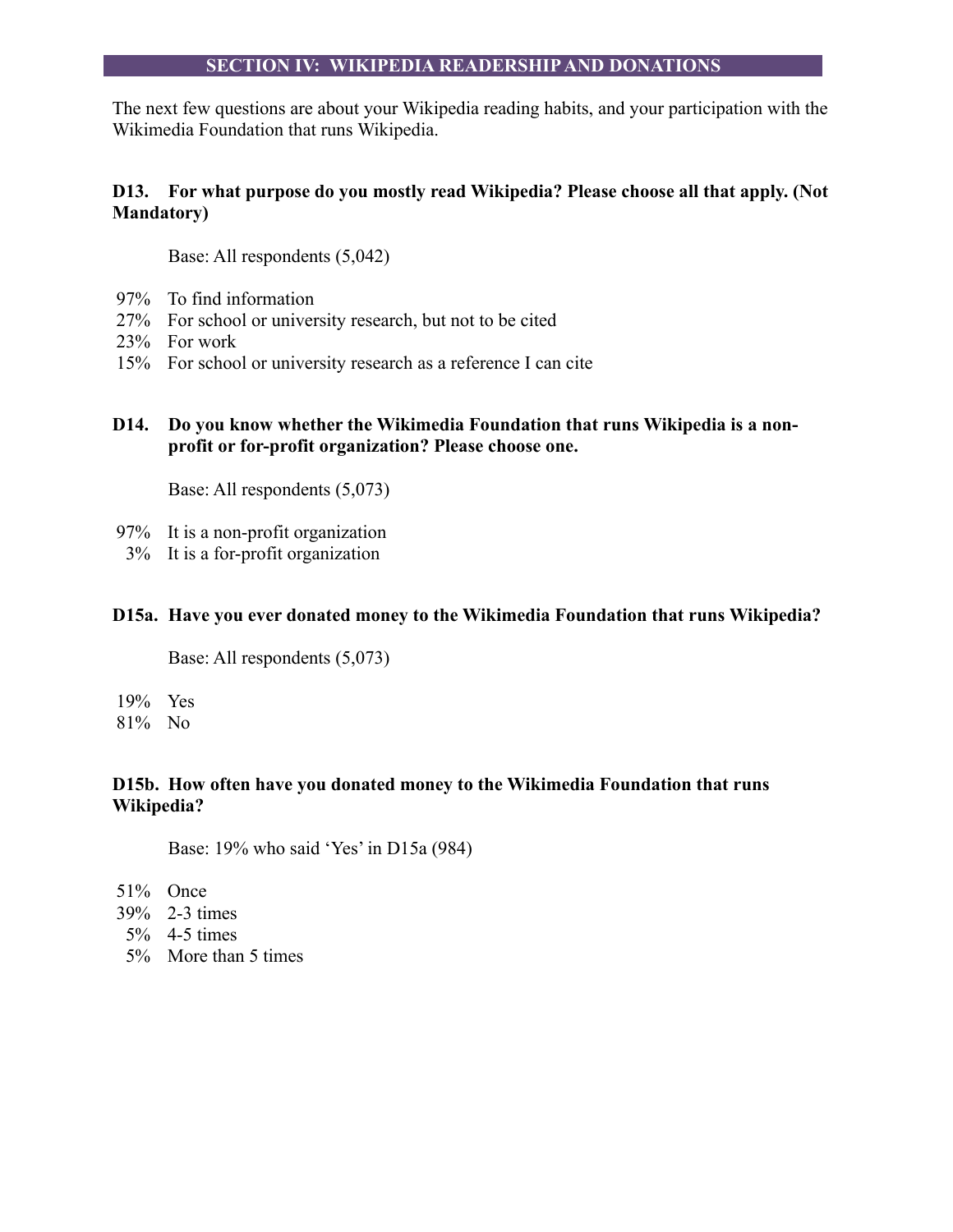#### **D15b2. Is your donation to the Wikimedia Foundation tax-deductible?**

Base: 19% who said 'Yes' in D15a (984)

- 33% Yes
- 31% No
- 36% I don't know

### **D15c. Why have you never donated to the Wikimedia Foundation that runs Wikipedia? Please choose all that apply.**

Base: 81% who said 'No' in D15a (4,089)

- 69% I donate my time instead of money
- 48% I can't afford to make a donation
- 20% It seems that enough people are making donations to keep the projects running
- 13% I never donate to charities
- 9% I think my donation might not be used wisely
- 8% I was never asked or don't know how to donate to the Wikimedia Foundation
- 6% Donations to the Wikimedia Foundation are not tax-deductible where I live
- 4% I disagree with Wikipedia's policies and practices
- 2% I didn't know Wikipedia is supported by a non-profit organization

#### **D16. Have you ever sought or received information from the Wikimedia Foundation?**

Base: All respondents (5,073)

- 23% Yes
- 77% No

# **D16a. Are you happy with the quality of information you received from the Wikimedia Foundation?**

Base: 23% who said 'Yes' in D16 (1,159)

82% Yes 18% No

# **D17. Have you ever voted in the Wikimedia Foundation Board of Trustees elections?**

Base: All respondents (5,073)

13% Yes

87% No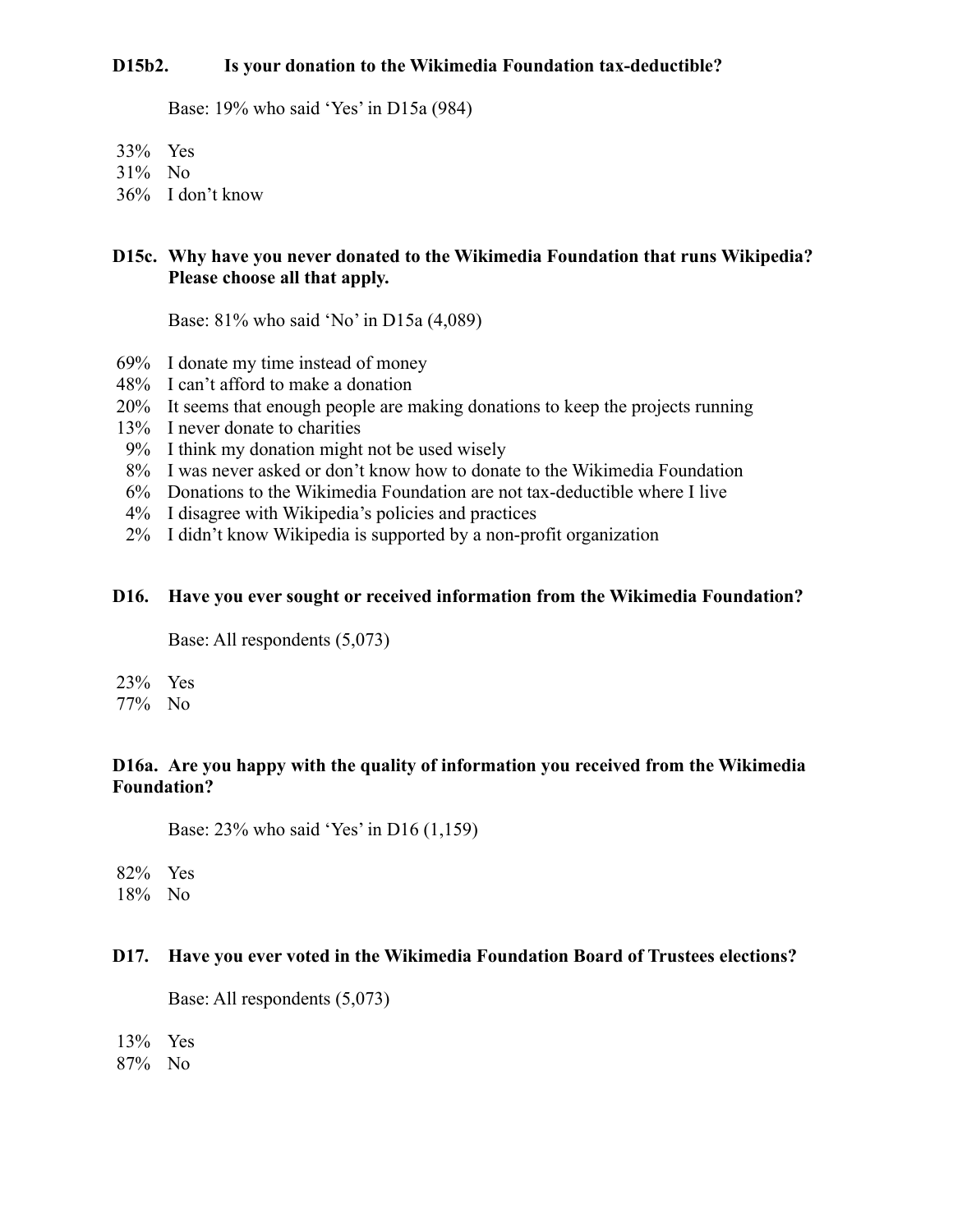# **D17a. Why have you never voted in the elections for the Wikimedia Foundation Board of Trustees? Please choose all that apply.**

Base: 87% who said 'No' in D17 (4,426)

- 45% I have never heard of these elections
- 34% I was not interested
- 29% I felt I didn't have enough information about the candidates to make a good decision
- 23% I felt I didn't have enough information about the Wikimedia Foundation to make a good decision
- 5% I wanted to vote but was not eligible
- 3% I missed the deadline

#### **D18a. Now that you know about the elections for the Wikimedia Board of Trustees, would you be interested in voting in these elections in future?**

Base: 45% who said 'I have never heard of these elections' in D17a (2,000)

- 54% Yes
- 46% No
- **D19. Have you ever run, or would you like to run, for the Wikimedia Foundation Board of Trustees?**

Base: All respondents (5,073)

- 9% Yes
- 84% No
- 8% No, I was not eligible to vote in the elections

## **D20a. On a 1-10 scale with 1 being NOT AT ALL GOOD and 10 being EXTREMELY GOOD, how would you rate your own performance, in contributing to the Wikimedia movement? (Not Mandatory)**

Base: All respondents (4,721)

5% 10 EXTREMELY GOOD 9% 9 21% 8 19% 7 12% 6  $11\%$  5 7% 4 7% 3 5% 2 4% 1 NOT AT ALL GOOD

Average: 6.23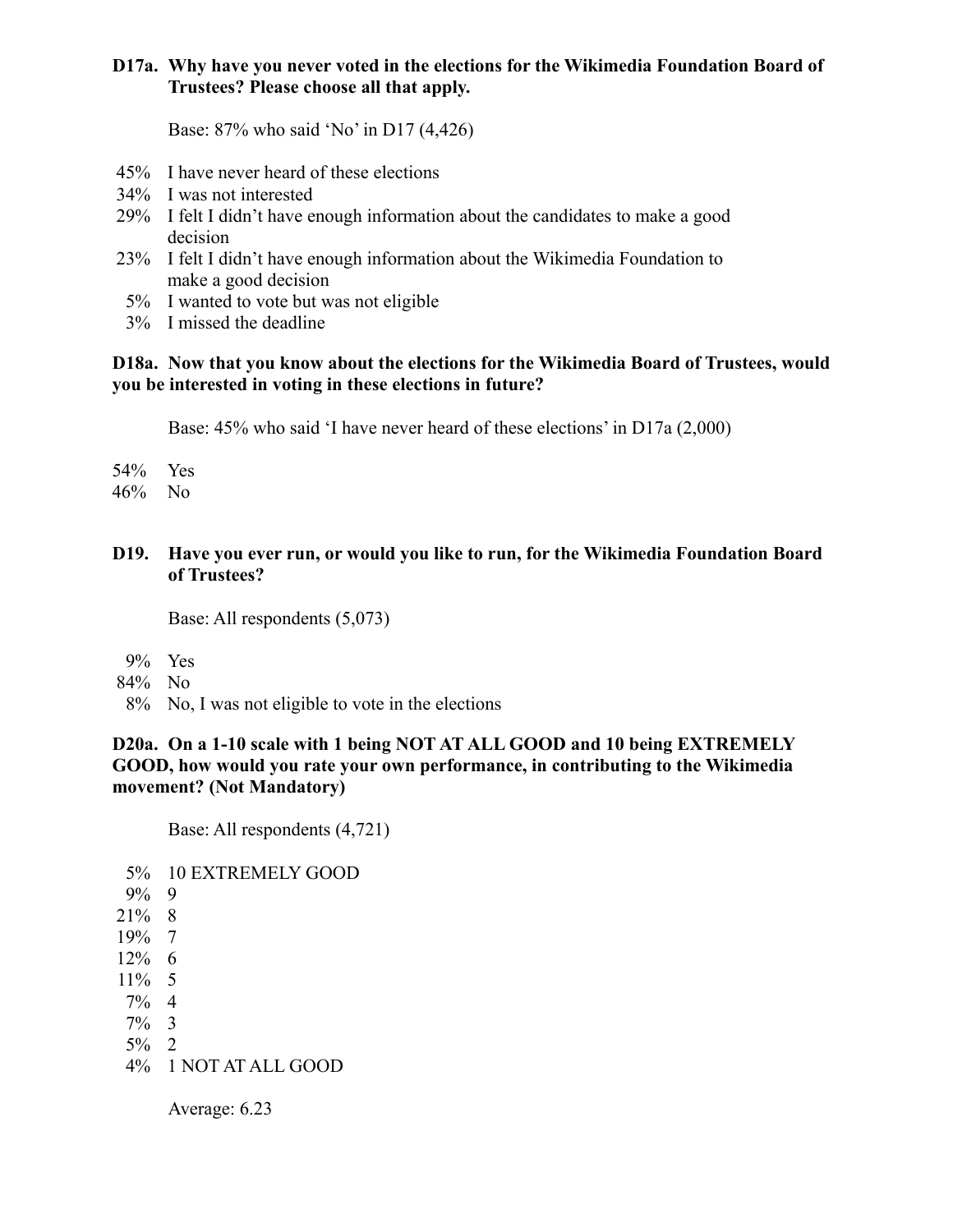## **D20b. On a 1-10 scale with 1 being NOT AT ALL GOOD and 10 being EXTREMELY GOOD, how would you rate the performance of Wikimedia volunteers overall, in contributing to the Wikimedia movement? (Not Mandatory)**

Base: All respondents (4,555)

10% 10 EXTREMELY GOOD 18% 9

27% 8 20% 7 10% 6 9% 5 2% 4 2% 3

 $1\%$  2

1% 1 NOT AT ALL GOOD

Average: 7.40

**D20c. On a 1-10 scale with 1 being NOT AT ALL GOOD and 10 being EXTREMELY GOOD, how would you rate the performance of the Wikimedia Foundation, in contributing to the Wikimedia movement? (Not Mandatory)**

Base: All respondents (3,993)

15% 10 EXTREMELY GOOD

- 19% 9
- 21% 8
- 16% 7
- 9% 6
- 10% 5
- 3% 4
- 2% 3
- 2% 2
- 2% 1 NOT AT ALL GOOD

Average: 7.33